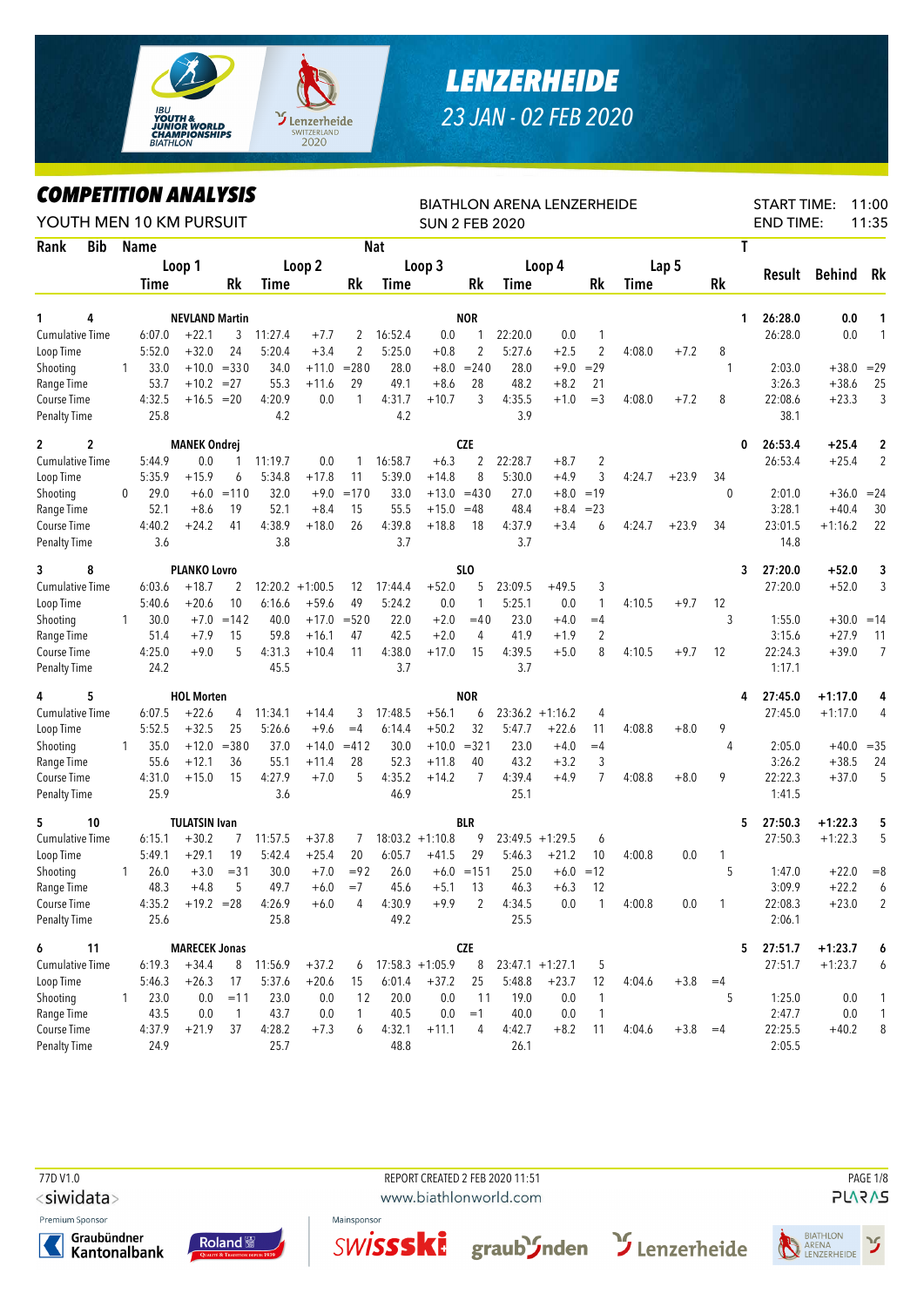| Rank<br><b>Bib</b>                             |              | Name             |                                           |                                |                   |                               |                          | <b>Nat</b>        |                               |                             |                  |                                  |                   |        |         | Τ            |                    |                         |          |
|------------------------------------------------|--------------|------------------|-------------------------------------------|--------------------------------|-------------------|-------------------------------|--------------------------|-------------------|-------------------------------|-----------------------------|------------------|----------------------------------|-------------------|--------|---------|--------------|--------------------|-------------------------|----------|
|                                                |              |                  | Loop 1                                    | Rk                             |                   | Loop 2                        |                          |                   | Loop 3                        |                             |                  | Loop 4                           | Rk                |        | Lap 5   | Rk           | Result             | Behind Rk               |          |
|                                                |              | Time             |                                           |                                | Time              |                               | Rk                       | Time              |                               | Rk                          | Time             |                                  |                   | Time   |         |              |                    |                         |          |
| 14<br>7<br><b>Cumulative Time</b><br>Loop Time |              | 6:37.2<br>5:54.2 | <b>ULDAL Martin</b><br>$+52.3$<br>$+34.2$ | 16<br>26                       | 11:54.2<br>5:17.0 | $+34.5$<br>0.0                | 5<br>1                   | 17:20.9<br>5:26.7 | $+28.5$<br>$+2.5$             | <b>NOR</b><br>3<br>3        | 6:28.9           | $23:49.8 + 1:29.8$<br>$+1:03.8$  | 7<br>36           | 4:07.5 | $+6.7$  | 6<br>6       | 27:57.3<br>27:57.3 | $+1:29.3$<br>$+1:29.3$  | 7<br>7   |
| Shooting<br>Range Time                         | 2            | 32.0<br>52.6     | $+9.0$<br>$+9.1$                          | $= 280$<br>22                  | 28.0<br>47.7      | $+5.0$<br>$+4.0$              | $= 31$<br>$\overline{2}$ | 22.0<br>40.5      | $+2.0$<br>0.0                 | $=43$<br>$=1$               | 26.0<br>45.5     | $+7.0$<br>$+5.5$                 | $=17$<br>10       |        |         | 6            | 1:48.0<br>3:06.3   | $+23.0$<br>$+18.6$      | 11<br>3  |
| Course Time<br>Penalty Time                    |              | 4:16.0<br>45.6   | 0.0                                       | 1                              | 4:25.9<br>3.4     | $+5.0$                        | 3                        | 4:21.0<br>25.2    | 0.0                           | 1                           | 4:34.9<br>1:08.5 | $+0.4$                           | $\overline{2}$    | 4:07.5 | $+6.7$  | 6            | 21:45.3<br>2:22.7  | 0.0                     | 1        |
| 25<br>8<br><b>Cumulative Time</b>              |              | 6:52.0           | <b>ZAWOL Marcin</b><br>$+1:07.1 = 19$     |                                |                   | $12:35.7 + 1:16.0$            | 16                       |                   | $18:12.1 + 1:19.7$            | POL<br>10                   |                  | $24:01.2 +1:41.2$                | 10                |        |         | 0            | 28:04.9<br>28:04.9 | $+1:36.9$<br>$+1:36.9$  | 8<br>8   |
| Loop Time                                      |              | 5:39.0           | $+19.0$                                   | 9                              | 5:43.7            | $+26.7$                       | 23                       | 5:36.4            | $+12.2$                       | 7                           | 5:49.1           | $+24.0$                          | 13                | 4:03.7 | $+2.9$  | 3            |                    |                         |          |
| Shooting                                       | 0            | 42.0             | $+19.0$                                   | $= 560$                        | 43.0              | $+20.0$                       | $= 560$                  | 33.0              | $+13.0$                       | $=430$                      | 33.0             | $+14.0$                          | $= 53$            |        |         | $\mathbf{0}$ | 2:31.0             | $+1:06.0$               | 54       |
| Range Time<br>Course Time                      |              | 1:04.3<br>4:31.7 | $+20.8$<br>$+15.7$                        | 56<br>19                       | 1:04.7<br>4:35.6  | $+21.0$<br>$+14.7$            | 57<br>18                 | 55.6<br>4:37.4    | $+15.1$<br>$+16.4 = 11$       | 50                          | 56.4<br>4:49.5   | $+16.4$<br>$+15.0$               | 52<br>22          | 4:03.7 | $+2.9$  | 3            | 4:01.0<br>22:37.9  | $+1:13.3$<br>$+52.6$    | 56<br>10 |
| <b>Penalty Time</b>                            |              | 3.0              |                                           |                                | 3.4               |                               |                          | 3.4               |                               |                             | 3.2              |                                  |                   |        |         |              | 13.0               |                         |          |
| 9<br>7                                         |              |                  | <b>LEVET Damien</b>                       |                                |                   |                               |                          |                   |                               | FRA                         |                  |                                  |                   |        |         | 5            | 28:15.3            | $+1:47.3$               | 9        |
| <b>Cumulative Time</b>                         |              | 6:29.4           | $+44.5$                                   | 11                             | 12:42.5           | $+1:22.8$                     | 20                       |                   | $18:29.4 + 1:37.0$            | 16                          |                  | $24:01.4 +1:41.4$                | 11                |        |         |              | 28:15.3            | $+1:47.3$               | 9        |
| Loop Time<br>Shooting                          | 2            | 6:07.4<br>33.0   | $+47.4$                                   | 39<br>$+10.0 = 332$            | 6:13.1<br>36.0    | $+56.1$<br>$+13.0$            | 44<br>$= 381$            | 5:46.9<br>26.0    | $+22.7$<br>$+6.0$             | $=11$<br>$=150$             | 5:32.0<br>24.0   | $+6.9$<br>$+5.0$                 | 4<br>$=7$         | 4:13.9 | $+13.1$ | 17<br>5      | 1:59.0             | $+34.0 = 19$            |          |
| Range Time                                     |              | 55.5             | $+12.0$                                   | $= 34$                         | 57.8              | $+14.1$                       | $=41$                    | 47.5              | $+7.0$                        | 23                          | 46.6             | $+6.6$                           | 13                |        |         |              | 3:27.4             | $+39.7$                 | 29       |
| Course Time<br>Penalty Time                    |              | 4:26.4<br>45.5   | $+10.4$                                   | $=7$                           | 4:28.4<br>46.9    | $+7.5$                        | 7                        | 4:33.6<br>25.8    | $+12.6$                       | 5                           | 4:41.6<br>3.8    | $+7.1$                           | 10                | 4:13.9 | $+13.1$ | 17           | 22:23.9<br>2:02.0  | $+38.6$                 | 6        |
| 13<br>10                                       |              |                  | <b>KABRDA Josef</b>                       |                                |                   |                               |                          |                   |                               | <b>CZE</b>                  |                  |                                  |                   |        |         | 4            | 28:17.1            | $+1:49.1$               | 10       |
| <b>Cumulative Time</b>                         |              | 6:31.5           | $+46.6$                                   | 12                             |                   | $12:50.2 + 1:30.5$            | 23                       |                   | $18:17.8 + 1:25.4$            | 11                          |                  | $24:12.5 +1:52.5$                | 13                |        |         |              | 28:17.1            | $+1:49.1$               | 10       |
| Loop Time<br>Shooting                          | 1            | 5:51.5<br>26.0   | $+31.5$<br>$+3.0$                         | 23<br>$= 32$                   | 28.0              | $6:18.7 + 1:01.7$<br>$+5.0$   | 51<br>$= 30$             | 5:27.6<br>23.0    | $+3.4$<br>$+3.0$              | 4<br>$= 81$                 | 5:54.7<br>22.0   | $+29.6$<br>$+3.0$                | 16<br>$=2$        | 4:04.6 | $+3.8$  | $=4$<br>4    | 1:39.0             | $+14.0$                 | 2        |
| Range Time                                     |              | 49.3             | $+5.8$                                    | 6                              | 49.7              | $+6.0$                        | $=7$                     | 42.4              | $+1.9$                        | 3                           | 44.2             | $+4.2$                           | 6                 |        |         |              | 3:05.6             | $+17.9$                 | 2        |
| Course Time<br>Penalty Time                    |              | 4:36.7<br>25.5   | $+20.7$                                   | 34                             | 4:41.8<br>47.2    | $+20.9$                       | 34                       | 4:41.7<br>3.5     | $+20.7$                       | 21                          | 4:45.5<br>25.0   | $+11.0$                          | 17                | 4:04.6 | $+3.8$  | $=4$         | 22:50.3<br>1:41.2  | $+1:05.0$               | 15       |
| 27<br>11                                       |              |                  | <b>REPNIK Matic</b>                       |                                |                   |                               |                          |                   |                               | SLO                         |                  |                                  |                   |        |         | $\mathbf{2}$ | 28:17.1            | $+1:49.1$               | 11       |
| <b>Cumulative Time</b><br>Loop Time            |              | 5:45.4           | $7:04.4 +1:19.5$<br>$+25.4$               | 25<br>15                       | 12:32.5<br>5:28.1 | $+1:12.8$<br>$+11.1$          | 15<br>6                  | 5:47.0            | $18:19.5 + 1:27.1$<br>$+22.8$ | 13<br>13                    | 5:39.4           | $23:58.9 +1:38.9$<br>$+14.3$     | 8<br>6            | 4:18.2 | $+17.4$ | 23           | 28:17.1            | $+1:49.1$               | 11       |
| Shooting                                       | $\mathbf{1}$ | 30.0             | $+7.0$                                    | $=140$                         | 30.0              | $+7.0$                        | $= 91$                   | 22.0              | $+2.0$                        | $=40$                       | 24.0             | $+5.0$                           | $=7$              |        |         | 2            | 1:46.0             | $+21.0$                 | $=6$     |
| Range Time                                     |              | 51.1             | $+7.6$                                    | 13                             | 49.6              | $+5.9$                        | 6                        | 43.5              | $+3.0$                        | 6                           | 44.9             | $+4.9$                           | 8                 |        |         |              | 3:09.1             | $+21.4$                 | 5        |
| Course Time<br>Penalty Time                    |              | 4:29.1<br>25.2   | $+13.1$                                   | 12                             | 4:35.1<br>3.4     | $+14.2$                       | 16                       | 4:37.4<br>26.1    | $+16.4$                       | $=11$                       | 4:50.9<br>3.6    | $+16.4$                          | 25                | 4:18.2 | $+17.4$ | 23           | 22:50.7<br>58.3    | $+1:05.4$               | 17       |
| 12<br>34                                       |              |                  | <b>CANAVESE Stefano</b>                   |                                |                   |                               |                          |                   |                               | <b>ITA</b>                  |                  |                                  |                   |        |         | 1            | 28:23.3            | $+1:55.3$               | - 12     |
| <b>Cumulative Time</b>                         |              |                  | $6:52.0 +1:07.1 = 19$                     |                                | 12:18.6           | $+58.9$                       | 11                       |                   | $17:52.5 + 1:00.1$            | $\overline{7}$              |                  | $24:00.9 +1:40.9$                | 9                 |        |         |              | 28:23.3            | $+1:55.3$               | - 12     |
| Loop Time                                      |              | 5:20.0           | 0.0                                       | 1                              | 5:26.6            | $+9.6$                        | $=4$                     | 5:33.9            | $+9.7$                        | 5                           | 6:08.4           | $+43.3 = 23$                     |                   | 4:22.4 | $+21.6$ | 30           |                    |                         |          |
| Shooting<br>Range Time                         | 0            | 31.0<br>47.2     | $+3.7$                                    | $+8.0 = 200$<br>$\overline{2}$ | 31.0<br>50.5      | $+6.8$                        | $+8.0 = 120$<br>10       | 29.0<br>49.6      |                               | $+9.0 = 291$<br>$+9.1 = 31$ | 27.0<br>47.7     | $+7.7$                           | $+8.0 = 19$<br>17 |        |         | $\mathbf{1}$ | 1:58.0<br>3:15.0   | $+33.0 = 17$<br>$+27.3$ | - 10     |
| Course Time                                    |              | 4:29.4           | $+13.4$                                   | 13                             | 4:32.7            | $+11.8$                       | 13                       | 4:40.7            | $+19.7$                       | 20                          | 4:54.3           | $+19.8$                          | 32                | 4:22.4 | $+21.6$ | 30           | 22:59.5            | $+1:14.2$               | -21      |
| <b>Penalty Time</b>                            |              | 3.4              |                                           |                                | 3.4               |                               |                          | 3.6               |                               |                             | 26.4             |                                  |                   |        |         |              | 36.8               |                         |          |
| 29<br>13                                       |              |                  | <b>KINASH Stepan</b>                      |                                |                   |                               |                          |                   |                               | <b>UKR</b>                  |                  |                                  |                   |        |         | 1            | 28:35.6            | $+2:07.6$               | -13      |
| <b>Cumulative Time</b><br>Loop Time            |              | 5:55.3           | $7:16.3 +1:31.4$<br>$+35.3$               | 30<br>30                       | 5:29.3            | $12:45.6 + 1:25.9$<br>$+12.3$ | 22<br>7                  | 5:59.7            | $18:45.3 + 1:52.9$<br>$+35.5$ | 21<br>24                    | 5:42.7           | $24:28.0 + 2:08.0$<br>$+17.6$    | 14<br>9           | 4:07.6 | $+6.8$  | 7            | 28:35.6            | $+2:07.6$               | 13       |
| Shooting                                       | $\mathbf{0}$ | 28.0             | $+5.0$                                    | $= 80$                         | 29.0              | $+6.0$                        | $=61$                    | 27.0              |                               | $+7.0 = 200$                | 29.0             | $+10.0 = 36$                     |                   |        |         | $\mathbf{1}$ | 1:53.0             | $+28.0 = 12$            |          |
| Range Time                                     |              | 49.7             | $+6.2$                                    | 8                              | 50.4              | $+6.7$                        | 9                        | 49.6              | $+9.1 = 31$                   |                             | 50.9             | $+10.9$                          | 37                |        |         |              | 3:20.6             | $+32.9$                 | 18       |
| Course Time<br><b>Penalty Time</b>             |              | 5:02.0<br>3.6    | $+46.0$                                   | 57                             | 4:35.4<br>3.5     | $+14.5$                       | 17                       | 4:42.8<br>27.3    | $+21.8$                       | 24                          | 4:48.5<br>3.3    | $+14.0 = 20$                     |                   | 4:07.6 | $+6.8$  | 7            | 23:16.3<br>37.7    | $+1:31.0$               | 30       |
| 15<br>14                                       |              |                  | <b>PERROT Eric</b>                        |                                |                   |                               |                          |                   |                               | <b>FRA</b>                  |                  |                                  |                   |        |         | 3            | 28:35.7            | $+2:07.7$               | - 14     |
| <b>Cumulative Time</b>                         |              | 6:10.5           | $+25.6$                                   | 5                              | 11:46.1           | $+26.4$                       | 4                        | 17:36.8           | $+44.4$                       | 4                           |                  | $24:10.5 + 1:50.5$               | 12                |        |         |              | 28:35.7            | $+2:07.7$               | - 14     |
| Loop Time<br>Shooting                          | 0            | 5:26.5<br>32.0   | $+6.5$                                    | 3<br>$+9.0 = 280$              | 5:35.6<br>33.0    | $+18.6$<br>$+10.0 = 221$      | 13                       | 5:50.7<br>30.0    | $+26.5$                       | 17<br>$+10.0 = 322$         | 29.0             | $6:33.7 +1:08.6$<br>$+10.0 = 36$ | 39                | 4:25.2 | $+24.4$ | 36<br>3      | 2:04.0             | $+39.0 = 33$            |          |
| Range Time                                     |              | 54.4             | $+10.9$                                   | 30                             | 54.0              | $+10.3$                       | 20                       | 49.5              | $+9.0$                        | 30                          | 48.9             |                                  | $+8.9 = 26$       |        |         |              | 3:26.8             | $+39.1$                 | 27       |
| Course Time                                    |              | 4:28.3<br>3.8    | $+12.3$                                   | 11                             | 4:37.5            | $+16.6 = 23$                  |                          | 4:34.4            | $+13.4$                       | 6                           | 4:53.7<br>51.1   | $+19.2 = 29$                     |                   | 4:25.2 | $+24.4$ | 36           | 22:59.1            | $+1:13.8$               | 20       |
| <b>Penalty Time</b>                            |              |                  |                                           |                                | 4.1               |                               |                          | 26.8              |                               |                             |                  |                                  |                   |        |         |              | 1:25.8             |                         |          |

77D V1.0 REPORT CREATED 2 FEB 2020 11:51 PAGE 2/8

<siwidata>

Premium Sponsor







www.biathlonworld.com





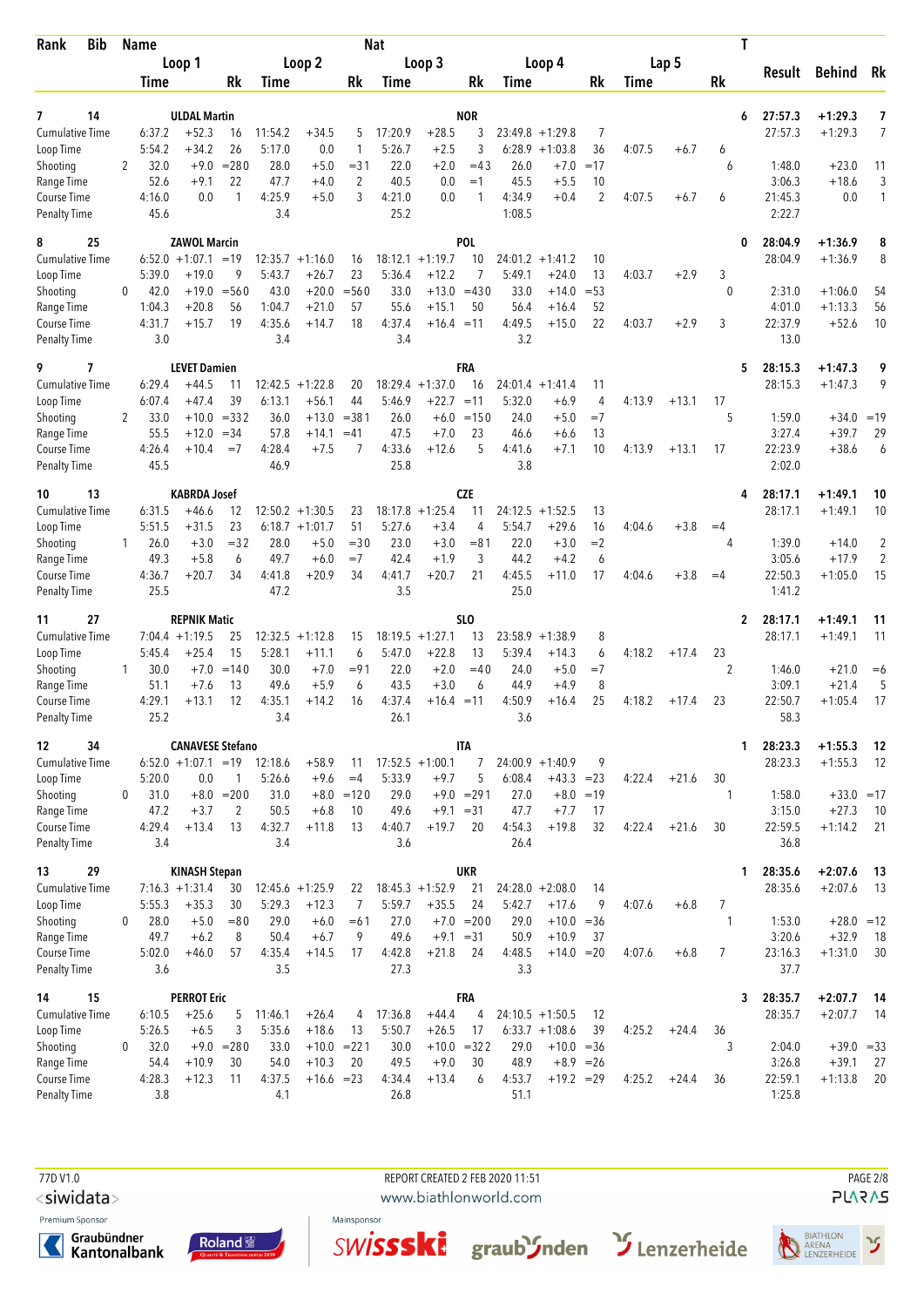| Bib<br>Rank                         |              | <b>Name</b>    |                                              |                |                   |                      |               | <b>Nat</b>        |                                        |                  |                   |                      |                      |        |         | Τ            |                    |                         |                |
|-------------------------------------|--------------|----------------|----------------------------------------------|----------------|-------------------|----------------------|---------------|-------------------|----------------------------------------|------------------|-------------------|----------------------|----------------------|--------|---------|--------------|--------------------|-------------------------|----------------|
|                                     |              |                | Loop 1                                       |                |                   | Loop 2               |               |                   | Loop 3                                 |                  |                   | Loop 4               |                      |        | Lap 5   |              | Result             | <b>Behind</b> Rk        |                |
|                                     |              | Time           |                                              | Rk             | Time              |                      | Rk            | Time              |                                        | Rk               | Time              |                      | Rk                   | Time   |         | Rk           |                    |                         |                |
| 15<br>6                             |              |                | <b>WRIGHT Campbell</b>                       |                |                   |                      |               |                   |                                        | NZL              |                   |                      |                      |        |         | 5            | 28:49.3            | $+2:21.3$               | 15             |
| <b>Cumulative Time</b>              |              | 6:23.8         | $+38.9$                                      | 10             | 12:00.9           | $+41.2$              | 8             |                   | $18:46.4 + 1:54.0$                     | 22               | 24:28.9           | $+2:08.9$            | 15                   |        |         |              | 28:49.3            | $+2:21.3$               | 15             |
| Loop Time                           |              | 6:03.8         | $+43.8$                                      | 36             | 5:37.1            | $+20.1$              | 14            | 6:45.5            | $+1:21.3$                              | 50               | 5:42.5            | $+17.4$              | 8                    | 4:20.4 | $+19.6$ | 26           |                    |                         |                |
| Shooting                            | 2            | 31.0           | $+8.0$                                       | $= 200$        | 29.0              | $+6.0$               | $=63$         | 30.0              | $+10.0$                                | $= 320$          | 31.0              | $+12.0$              | $=45$                |        |         | 5            | 2:01.0             | $+36.0 = 24$            |                |
| Range Time                          |              | 51.8           | $+8.3$                                       | 18             | 56.6              | $+12.9$              | 37            | 52.0              | $+11.5$                                | 38               | 52.4              | $+12.4$              | $=44$                |        |         |              | 3:32.8             | $+45.1$                 | 36             |
| Course Time<br><b>Penalty Time</b>  |              | 4:26.4<br>45.6 | $+10.4$                                      | $=7$           | 4:37.0<br>3.5     | $+16.1$              | 22            | 4:40.1<br>1:13.4  | $+19.1$                                | 19               | 4:46.6<br>3.5     | $+12.1$              | 18                   | 4:20.4 | $+19.6$ | 26           | 22:50.5<br>2:06.0  | $+1:05.2$               | 16             |
| 16<br>20                            |              |                | <b>ZIDAR Jasa</b>                            |                |                   |                      |               |                   |                                        | SL <sub>0</sub>  |                   |                      |                      |        |         | 1            | 28:58.1            | $+2:30.1$               | 16             |
| <b>Cumulative Time</b>              |              |                | $7:09.1 + 1:24.2$                            | 27             | 12:56.6           | $+1:36.9$            | 27            | 18:43.0           | $+1:50.6$                              | 20               | 24:33.0           | $+2:13.0$            | 16                   |        |         |              | 28:58.1            | $+2:30.1$               | 16             |
| Loop Time                           |              | 6:07.1         | $+47.1$                                      | 38             | 5:47.5            | $+30.5$              | 24            | 5:46.4            | $+22.2$                                | 10               | 5:50.0            | $+24.9$              | 14                   | 4:25.1 | $+24.3$ | 35           |                    |                         |                |
| Shooting<br>Range Time              | 1            | 37.0<br>58.9   | $+14.0$<br>$+15.4$                           | $=470$<br>49   | 33.0<br>51.0      | $+10.0$<br>$+7.3$    | $= 220$<br>11 | 27.0<br>46.7      | $+7.0$<br>$+6.2$                       | $= 200$<br>19    | 24.0<br>47.2      | $+5.0$<br>$+7.2$     | $=7$<br>16           |        |         | 1            | 2:01.0<br>3:23.8   | $+36.0 = 24$<br>$+36.1$ | $= 21$         |
| Course Time                         |              | 4:42.5         | $+26.5$                                      | 44             | 4:52.8            | $+31.9$              | 53            | 4:55.8            | $+34.8$                                | 50               | 4:58.8            | $+24.3$              | 43                   | 4:25.1 | $+24.3$ | 35           | 23:55.0            | $+2:09.7$               | 47             |
| <b>Penalty Time</b>                 |              | 25.7           |                                              |                | 3.7               |                      |               | 3.9               |                                        |                  | 4.0               |                      |                      |        |         |              | 37.3               |                         |                |
| 23<br>17                            |              |                | <b>MANDZYN Vitalii</b>                       |                |                   |                      |               |                   |                                        | UKR              |                   |                      |                      |        |         | 3            | 28:59.6            | $+2:31.6$               | 17             |
| <b>Cumulative Time</b>              |              |                | $7:10.7 + 1:25.8$                            | 29<br>35       | 12:40.7<br>5:30.0 | $+1:21.0$<br>$+13.0$ | 19<br>8       | 18:33.8<br>5:53.1 | $+1:41.4$<br>$+28.9$                   | 17<br>22         | 24:36.8<br>6:03.0 | $+2:16.8$<br>$+37.9$ | 17<br>19             | 4:22.8 | $+22.0$ | 31           | 28:59.6            | $+2:31.6$               | 17             |
| Loop Time<br>Shooting               | $\mathbf{1}$ | 6:02.7<br>38.0 | $+42.7$<br>$+15.0$                           | 520            | 37.0              | $+14.0$              | $=411$        | 28.0              | $+8.0$                                 | $= 241$          | 28.0              | $+9.0$               | $=29$                |        |         | 3            | 2:11.0             | $+46.0 = 41$            |                |
| Range Time                          |              | 1:00.3         | $+16.8$                                      | 52             | 56.8              | $+13.1$              | 39            | 48.9              | $+8.4$                                 | 26               | 50.1              | $+10.1$              | 33                   |        |         |              | 3:36.1             | $+48.4$                 | 41             |
| Course Time                         |              | 4:37.6         | $+21.6$                                      | 36             | 4:29.7            | $+8.8$               | 9             | 4:37.4            | $+16.4 = 11$                           |                  | 4:45.1            | $+10.6$              | 14                   | 4:22.8 | $+22.0$ | 31           | 22:52.6            | $+1:07.3$               | 19             |
| <b>Penalty Time</b>                 |              | 24.8           |                                              |                | 3.5               |                      |               | 26.8              |                                        |                  | 27.8              |                      |                      |        |         |              | 1:22.9             |                         |                |
| 19<br>18                            |              |                | <b>GUNKA Jan</b>                             |                |                   |                      |               |                   |                                        | POL              |                   |                      |                      |        |         | 5            | 29:07.6            | $+2:39.6$               | 18             |
| <b>Cumulative Time</b>              |              |                | $6:50.3 +1:05.4$                             | 18             |                   | $12:43.0 + 1:23.3$   | 21            |                   | $19:19.0 + 2:26.6$                     | 27               |                   | $24:56.5 + 2:36.5$   | 20                   |        |         |              | 29:07.6            | $+2:39.6$               | 18             |
| Loop Time<br>Shooting               | 1            | 5:48.3<br>31.0 | $+28.3$<br>$+8.0$                            | 18<br>$= 201$  | 5:52.7<br>31.0    | $+35.7$<br>$+8.0$    | 28<br>$=123$  | 30.0              | $6:36.0 +1:11.8$<br>$+10.0$            | 47<br>$= 320$    | 5:37.5<br>28.0    | $+12.4$<br>$+9.0$    | 5<br>$=29$           | 4:11.1 | $+10.3$ | 14<br>5      | 2:00.0             | $+35.0 = 21$            |                |
| Range Time                          |              | 53.0           | $+9.5$                                       | $= 23$         | 51.5              | $+7.8$               | $=13$         | 50.1              | $+9.6$                                 | $=33$            | 49.2              | $+9.2$               | $=29$                |        |         |              | 3:23.8             | $+36.1 = 21$            |                |
| Course Time                         |              | 4:31.4         | $+15.4$                                      | 18             | 4:35.9            | $+15.0$              | 19            | 4:38.3            | $+17.3$                                | 16               | 4:45.2            | $+10.7 = 15$         |                      | 4:11.1 | $+10.3$ | 14           | 22:41.9            | $+56.6$                 | - 13           |
| <b>Penalty Time</b>                 |              | 23.9           |                                              |                | 25.3              |                      |               | 1:07.6            |                                        |                  | 3.1               |                      |                      |        |         |              | 1:59.9             |                         |                |
| 28<br>19                            |              |                | <b>BIRKENTALS Renars</b>                     |                |                   |                      |               |                   |                                        | LAT              |                   |                      |                      |        |         | 4            | 29:09.9            | +2:41.9                 | 19             |
| <b>Cumulative Time</b><br>Loop Time |              | 5:44.6         | $7:03.6 +1:18.7$<br>$+24.6$                  | 24<br>14       | 12:37.3<br>5:33.7 | $+1:17.6$<br>$+16.7$ | 18<br>9       |                   | $19:18.5 + 2:26.1$<br>$6:41.2 +1:17.0$ | 26<br>48         | 25:00.6<br>5:42.1 | $+2:40.6$<br>$+17.0$ | 22<br>$\overline{7}$ | 4:09.3 | $+8.5$  | 10           | 29:09.9            | $+2:41.9$               | 19             |
| Shooting                            | 1            | 36.0           | $+13.0$                                      | $=430$         | 33.0              | $+10.0$              | $= 223$       | 33.0              | $+13.0$                                | $=430$           | 32.0              | $+13.0$              | $=49$                |        |         | 4            | 2:14.0             | $+49.0$                 | $=44$          |
| Range Time                          |              | 56.0           | $+12.5$                                      | 39             | 52.9              | $+9.2$               | 17            | 55.0              | $+14.5$                                | 45               | 51.8              | $+11.8$              | 42                   |        |         |              | 3:35.7             | $+48.0$                 | 40             |
| Course Time                         |              | 4:23.7         | $+7.7$                                       | $\overline{2}$ | 4:37.5            | $+16.6$              | $= 23$        | 4:37.7            | $+16.7$                                | 14               | 4:47.0            | $+12.5$              | 19                   | 4:09.3 | $+8.5$  | 10           | 22:35.2            | $+49.9$                 | 9              |
| <b>Penalty Time</b>                 |              | 24.9           |                                              |                | 3.3               |                      |               | 1:08.5            |                                        |                  | 3.3               |                      |                      |        |         |              | 1:40.0             |                         |                |
| 20<br>12<br><b>Cumulative Time</b>  |              | 6:32.8         | <b>ZUBAREV Aleksei</b><br>$+47.9$            | 13             | 12:08.3           | $+48.6$              | 9             |                   | $18:26.7 + 1:34.3$                     | <b>RUS</b><br>15 |                   | $24:55.0 + 2:35.0$   | 19                   |        |         | 5            | 29:17.0<br>29:17.0 | $+2:49.0$<br>$+2:49.0$  | 20<br>20       |
| Loop Time                           |              | 5:54.8         | $+34.8$                                      | $= 28$         | 5:35.5            | $+18.5$              | 12            | 6:18.4            | $+54.2$                                | 36               |                   | $6:28.3 +1:03.2$     | 35                   | 4:22.0 | $+21.2$ | 29           |                    |                         |                |
| Shooting                            | 1            | 28.0           | $+5.0$                                       | $= 80$         | 28.0              | $+5.0$               | $= 32$        | 25.0              |                                        | $+5.0 = 122$     | 24.0              | $+5.0$               | $=7$                 |        |         | 5            | 1:45.0             | $+20.0$                 | 5              |
| Range Time                          |              | 50.1           | $+6.6 = 10$                                  |                | 49.4              | $+5.7$               | 5             | 46.4              | $+5.9$                                 | 18               | 44.1              | $+4.1$               | 5                    |        |         |              | 3:10.0             | $+22.3$                 | $\overline{7}$ |
| Course Time                         |              | 4:39.6         | $+23.6$                                      | 38             | 4:42.5            | $+21.6$              | 37            | 4:42.1            | $+21.1$                                | 22               | 4:53.7            | $+19.2 = 29$         |                      | 4:22.0 | $+21.2$ | 29           | 23:19.9            | $+1:34.6$               | 31             |
| <b>Penalty Time</b>                 |              | 25.1           |                                              |                | 3.6               |                      |               | 49.9              |                                        |                  | 50.5              |                      |                      |        |         |              | 2:09.1             |                         |                |
| 22<br>21<br><b>Cumulative Time</b>  |              |                | <b>ILINYKH Stanislav</b><br>$7:01.3 +1:16.4$ |                |                   | $22$ 12:50.4 +1:30.7 | 24            |                   | $18:42.8 + 1:50.4$                     | RUS<br>19        |                   | $24:58.3 + 2:38.3$   | 21                   |        |         | $\mathbf{2}$ | 29:21.8<br>29:21.8 | $+2:53.8$<br>$+2:53.8$  | 21<br>21       |
| Loop Time                           |              | 5:54.3         | $+34.3$                                      | 27             | 5:49.1            | $+32.1$              | 25            | 5:52.4            | $+28.2$                                | 20               | 6:15.5            | $+50.4$              | 29                   | 4:23.5 | $+22.7$ | 33           |                    |                         |                |
| Shooting                            | $\mathbf{1}$ | 31.0           | $+8.0$                                       | $= 200$        | 39.0              |                      | $+16.0 = 490$ | 32.0              | $+12.0$                                | 421              | 32.0              | $+13.0$              | $=49$                |        |         | 2            | 2:14.0             | $+49.0 = 44$            |                |
| Range Time                          |              | 52.2           | $+8.7$                                       | 20             | 54.1              | $+10.4$              | 21            | 53.9              | $+13.4$                                | 42               | 54.1              | $+14.1$              | $=48$                |        |         |              | 3:34.3             | $+46.6$                 | 39             |
| Course Time                         |              | 4:35.3         | $+19.3$                                      | 30             | 4:51.1            | $+30.2$              | 52            | 4:54.8            | $+33.8$                                | 48               | 4:55.0            | $+20.5$              | 33                   | 4:23.5 | $+22.7$ | 33           | 23:39.7            | $+1:54.4$               | 36             |
| <b>Penalty Time</b>                 |              | 26.8           |                                              |                | 3.9               |                      |               | 3.7               |                                        |                  | 26.4              |                      |                      |        |         |              | 1:00.8             |                         |                |
| 22<br>30<br>Cumulative Time         |              |                | <b>IVARSSON Anton</b><br>$7:34.0 +1:49.1$    | 32             |                   | $13:30.1 + 2:10.4$   | 32            |                   | $19:05.5 + 2:13.1$                     | <b>SWE</b><br>25 |                   | $25:09.0 + 2:49.0$   | 24                   |        |         | 4            | 29:23.4<br>29:23.4 | $+2:55.4$<br>$+2:55.4$  | 22<br>22       |
| Loop Time                           |              | 6:13.0         | $+53.0$                                      | 45             | 5:56.1            | $+39.1$              | 30            | 5:35.4            | $+11.2$                                | 6                | 6:03.5            | $+38.4$              | 20                   | 4:14.4 | $+13.6$ | 18           |                    |                         |                |
| Shooting                            | 2            | 35.0           | $+12.0$                                      | $= 381$        | 33.0              |                      | $+10.0 = 220$ | 24.0              | $+4.0$                                 | $=101$           | 28.0              |                      | $+9.0 = 29$          |        |         | 4            | 2:00.0             | $+35.0 = 21$            |                |
| Range Time                          |              | 56.2           | $+12.7 = 40$                                 |                | 55.6              | $+11.9 = 31$         |               | 47.3              | $+6.8$                                 | 22               | 51.4              | $+11.4 = 39$         |                      |        |         |              | 3:30.5             | $+42.8$                 | - 33           |
| Course Time<br><b>Penalty Time</b>  |              | 4:24.0<br>52.8 | $+8.0$                                       | 4              | 4:33.1<br>27.4    | $+12.2$              | -14           | 4:43.3<br>4.8     | $+22.3$                                | 25               | 4:45.2<br>26.9    | $+10.7 = 15$         |                      | 4:14.4 | $+13.6$ | 18           | 22:40.0<br>1:51.9  | $+54.7 = 11$            |                |
|                                     |              |                |                                              |                |                   |                      |               |                   |                                        |                  |                   |                      |                      |        |         |              |                    |                         |                |

77D V1.0 REPORT CREATED 2 FEB 2020 11:51 PAGE 3/8

<siwidata>

Premium Sponsor







www.biathlonworld.com





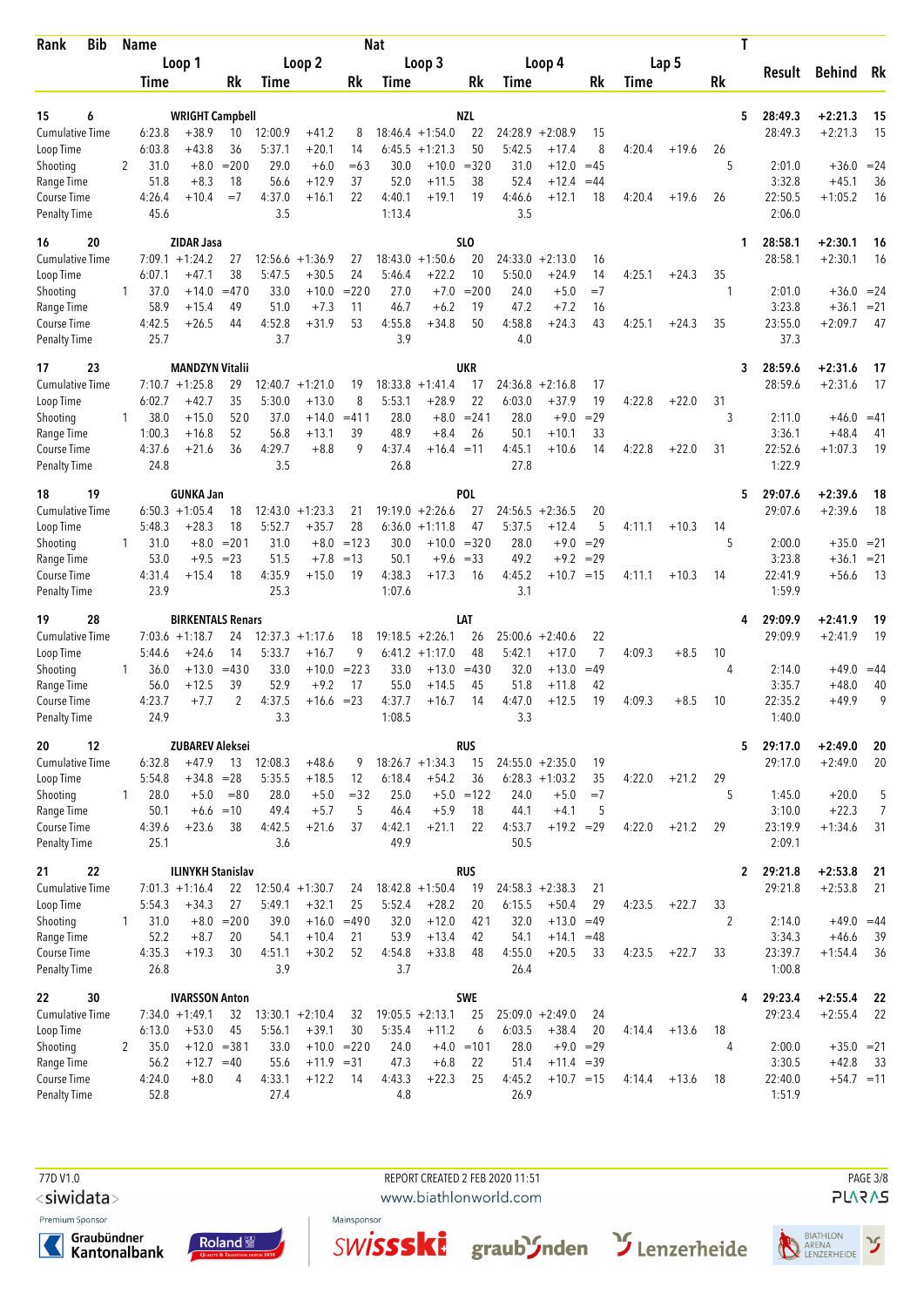| <b>Bib</b><br>Rank                  |          | <b>Name</b>      |                                  |               |                   |                                        |                | <b>Nat</b>        |                               |              |                    |                                        |                |        |         | Τ       |                 |                    |       |
|-------------------------------------|----------|------------------|----------------------------------|---------------|-------------------|----------------------------------------|----------------|-------------------|-------------------------------|--------------|--------------------|----------------------------------------|----------------|--------|---------|---------|-----------------|--------------------|-------|
|                                     |          |                  | Loop 1                           |               |                   | Loop 2                                 |                |                   | Loop 3                        |              |                    | Loop 4                                 |                |        | Lap 5   |         | Result          | <b>Behind</b>      | Rk    |
|                                     |          | Time             |                                  | Rk            | Time              |                                        | Rk             | Time              |                               | Rk           | Time               |                                        | Rk             | Time   |         | Rk      |                 |                    |       |
| 16<br>23                            |          |                  | <b>ZENI Elia</b>                 |               |                   |                                        |                |                   |                               | <b>ITA</b>   |                    |                                        |                |        |         | 1       | 29:39.5         | $+3:11.5$          | 23    |
| <b>Cumulative Time</b>              |          | 6:21.7           | $+36.8$                          | 9             | 12:13.8           | $+54.1$                                | 10             |                   | $18:17.9 + 1:25.5$            | 12           | 24:54.5            | $+2:34.5$                              | 18             |        |         |         | 29:39.5         | $+3:11.5$          | 23    |
| Loop Time                           |          | 5:36.7           | $+16.7$                          | 7             | 5:52.1            | $+35.1$                                | 27             | 6:04.1            | $+39.9$                       | 28           | 6:36.6             | $+1:11.5$                              | 41             | 4:45.0 | $+44.2$ | 55      |                 |                    |       |
| Shooting                            | $\Omega$ | 42.0             | $+19.0$                          | $= 560$       | 45.0              | $+22.0$                                | 580            | 45.0              | $+25.0$                       | 581          | 44.0               | $+25.0$                                | 59             |        |         | 1       | 2:56.0          | $+1:31.0$          | 59    |
| Range Time                          |          | 1:05.8           | $+22.3$                          | 58            | 1:08.7            | $+25.0$                                | 59             | 1:06.6            | $+26.1$                       | 59           | 1:07.8             | $+27.8$                                | 59             |        |         |         | 4:28.9          | $+1:41.2$          | 59    |
| Course Time<br><b>Penalty Time</b>  |          | 4:26.7<br>4.2    | $+10.7$                          | 9             | 4:39.8<br>3.6     | $+18.9$                                | 27             | 4:53.8<br>3.7     | $+32.8$                       | 45           | 5:00.2<br>28.6     | $+25.7$                                | 44             | 4:45.0 | $+44.2$ | 55      | 23:45.5<br>40.1 | $+2:00.2$          | 41    |
| 26<br>24                            |          |                  | <b>CULLET Victor</b>             |               |                   |                                        |                |                   |                               | <b>FRA</b>   |                    |                                        |                |        |         | 5       | 29:48.0         | $+3:20.0$          | 24    |
| Cumulative Time                     |          |                  | $7:06.7 +1:21.8$                 | 26            | 12:31.6           | $+1:11.9$                              | 14             |                   | $18:23.7 + 1:31.3$            | 14           |                    | $25:04.8 + 2:44.8$                     | 23             |        |         |         | 29:48.0         | $+3:20.0$          | 24    |
| Loop Time                           |          | 5:49.7           | $+29.7$<br>$+18.0$               | 21<br>$= 540$ | 5:24.9<br>35.0    | $+7.9$<br>$+12.0$                      | 3<br>$= 321$   | 5:52.1<br>26.0    | $+27.9$<br>$+6.0$             | 18<br>$=153$ | 6:41.1<br>25.0     | $+1:16.0$                              | 45             | 4:43.2 | $+42.4$ | 52<br>5 | 2:07.0          |                    | $=38$ |
| Shooting<br>Range Time              | 1        | 41.0<br>1:00.6   | $+17.1$                          | 53            | 57.2              | $+13.5$                                | 40             | 47.6              | $+7.1$                        | 24           | 47.8               | $+6.0$<br>$+7.8$                       | $=12$<br>$=18$ |        |         |         | 3:33.2          | $+42.0$<br>$+45.5$ | 37    |
| Course Time                         |          | 4:23.9           | $+7.9$                           | 3             | 4:24.2            | $+3.3$                                 | $\overline{2}$ | 4:36.5            | $+15.5$                       | 10           | 4:35.5             | $+1.0$                                 | $=$ 3          | 4:43.2 | $+42.4$ | 52      | 22:43.3         | $+58.0$            | 14    |
| <b>Penalty Time</b>                 |          | 25.2             |                                  |               | 3.5               |                                        |                | 28.0              |                               |              | 1:17.8             |                                        |                |        |         |         | 2:14.5          |                    |       |
| 18<br>25                            |          |                  | <b>ABRAHAM Ludek</b>             |               |                   |                                        |                |                   |                               | <b>CZE</b>   |                    |                                        |                |        |         | 9       | 29:51.1         | $+3:23.1$          | 25    |
| Cumulative Time                     |          |                  | $7:01.8 +1:16.9$                 | 23<br>33      | 13:07.7<br>6:05.9 | $+1:48.0$                              | 29<br>37       |                   | $19:36.9 + 2:44.5$            | 30           | 25:48.3            | $+3:28.3$                              | 28             |        |         |         | 29:51.1         | $+3:23.1$          | 25    |
| Loop Time<br>Shooting               | 2        | 6:01.8<br>29.0   | $+41.8$<br>$+6.0$                | $=112$        | 31.0              | $+48.9$<br>$+8.0$                      | $=123$         | 6:29.2<br>26.0    | $+1:05.0$<br>$+6.0$           | 42<br>$=152$ | 6:11.4<br>27.0     | $+46.3$<br>$+8.0$                      | 26<br>$=19$    | 4:02.8 | $+2.0$  | 2<br>9  | 1:53.0          | $+28.0 = 12$       |       |
| Range Time                          |          | 49.4             | $+5.9$                           | 7             | 51.4              | $+7.7$                                 | 12             | 44.1              | $+3.6$                        | 8            | 43.9               | $+3.9$                                 | 4              |        |         |         | 3:08.8          | $+21.1$            | 4     |
| Course Time                         |          | 4:27.6           | $+11.6$                          | 10            | 4:28.6            | $+7.7$                                 | 8              | 4:35.4            | $+14.4$                       | 8            | 4:40.2             | $+5.7$                                 | 9              | 4:02.8 | $+2.0$  | 2       | 22:14.6         | $+29.3$            | 4     |
| <b>Penalty Time</b>                 |          | 44.8             |                                  |               | 45.9              |                                        |                | 1:09.7            |                               |              | 47.3               |                                        |                |        |         |         | 3:27.7          |                    |       |
| 26<br>1                             |          |                  | <b>KOVALEV Aleksei</b>           |               |                   |                                        |                |                   |                               | RUS          |                    |                                        |                |        |         | 6       | 29:55.2         | $+3:27.2$          | 26    |
| Cumulative Time                     |          | 6:12.0           | $+27.1$                          | 6             |                   | $12:25.0 + 1:05.3$                     | 13             |                   | $18:51.6 + 1:59.2$            | 23           |                    | $25:33.5 + 3:13.5$                     | 25             |        |         |         | 29:55.2         | $+3:27.2$          | 26    |
| Loop Time<br>Shooting               | 1        | 6:12.0<br>32.0   | $+52.0$<br>$+9.0$                | 42<br>$= 281$ | 6:13.0<br>32.0    | $+56.0$<br>$+9.0$                      | 43<br>$=172$   | 22.0              | $6:26.6 + 1:02.4$<br>$+2.0$   | 41<br>$=42$  | 6:41.9<br>29.0     | $+1:16.8$<br>$+10.0$                   | 46<br>$= 36$   | 4:21.7 | $+20.9$ | 28<br>6 | 1:55.0          | $+30.0 = 14$       |       |
| Range Time                          |          | 55.9             | $+12.4$                          | 38            | 54.5              | $+10.8$                                | 26             | 45.7              | $+5.2$                        | $=14$        | 50.6               | $+10.6$                                | 35             |        |         |         | 3:26.7          | $+39.0$            | 26    |
| Course Time                         |          | 4:48.9           | $+32.9$                          | 52            | 4:50.2            | $+29.3 = 49$                           |                | 4:48.9            | $+27.9$                       | 34           | 4:58.2             | $+23.7$                                | 42             | 4:21.7 | $+20.9$ | 28      | 23:47.9         | $+2:02.6$          | 42    |
| <b>Penalty Time</b>                 |          | 27.2             |                                  |               | 28.3              |                                        |                | 52.0              |                               |              | 53.1               |                                        |                |        |         |         | 2:40.6          |                    |       |
| 9<br>27                             |          |                  | <b>WESTERVELT Bjorn</b>          |               |                   |                                        |                |                   |                               | USA          |                    |                                        |                |        |         | 9       | 30:05.2         | $+3:37.2$          | 27    |
| <b>Cumulative Time</b><br>Loop Time |          | 6:36.8<br>6:12.8 | $+51.9$<br>$+52.8$               | 15<br>44      | 12:52.2<br>6:15.4 | $+1:32.5$<br>$+58.4$                   | 25<br>46       | 18:39.5<br>5:47.3 | $+1:47.1$<br>$+23.1$          | 18<br>14     | 7:04.7             | $25:44.2 + 3:24.2$<br>$+1:39.6$        | 27<br>56       | 4:21.0 | $+20.2$ | 27      | 30:05.2         | $+3:37.2$          | 27    |
| Shooting                            | 2        | 31.0             | $+8.0$                           | $= 202$       | 35.0              | $+12.0$                                | $= 321$        | 27.0              | $+7.0$                        | $= 204$      | 30.0               | $+11.0$                                | $=41$          |        |         | 9       | 2:03.0          | $+38.0 = 29$       |       |
| Range Time                          |          | 52.3             | $+8.8$                           | 21            | 53.5              | $+9.8$                                 | 18             | 45.2              | $+4.7$                        | 12           | 51.4               | +11.4                                  | $=39$          |        |         |         | 3:22.4          | $+34.7$            | 20    |
| Course Time                         |          | 4:32.5           | $+16.5$                          | $=20$         | 4:34.2            | $+13.3$                                | 15             | 4:36.1            | $+15.1$                       | 9            | 4:36.2             | $+1.7$                                 | 5              | 4:21.0 | $+20.2$ | 27      | 22:40.0         | +54.7              | $=11$ |
| <b>Penalty Time</b>                 |          | 48.0             |                                  |               | 47.7              |                                        |                | 26.0              |                               |              | 1:37.1             |                                        |                |        |         |         | 3:38.8          |                    |       |
| 28<br>36                            |          |                  | <b>ARSAN Florian Martin</b>      |               |                   |                                        |                |                   |                               | <b>GER</b>   |                    |                                        |                |        |         | 3       | 30:09.9         | $+3:41.9$          | 28    |
| Cumulative Time<br>Loop Time        |          | 5:24.2           | $7:10.2 + 1:25.3$<br>$+4.2$      | 28<br>2       | 5:43.6            | $12:53.8 +1:34.1$<br>$+26.6 = 21$      | 26             | 6:03.9            | $18:57.7 + 2:05.3$<br>$+39.7$ | 24<br>27     |                    | $25:38.5 + 3:18.5$<br>$6:40.8 +1:15.7$ | 26<br>44       | 4:31.4 | $+30.6$ | 44      | 30:09.9         | $+3:41.9$          | 28    |
| Shooting                            | 0        | 26.0             | $+3.0$                           | $=$ 30        | 37.0              | $+14.0 = 411$                          |                | 30.0              | $+10.0 = 322$                 |              | 27.0               | $+8.0$                                 | $=19$          |        |         | 3       | 2:00.0          | $+35.0 = 21$       |       |
| Range Time                          |          | 47.5             | $+4.0$                           | 3             | 55.8              | $+12.1$                                | 33             | 44.8              | $+4.3$                        | 9            | 49.2               |                                        | $+9.2 = 29$    |        |         |         | 3:17.3          | $+29.6$            | 13    |
| Course Time                         |          | 4:32.7           | $+16.7 = 22$                     |               | 4:44.6            | $+23.7 = 40$                           |                | 4:53.5            | $+32.5$                       | 43           | 5:00.8             | $+26.3$                                | 45             | 4:31.4 | $+30.6$ | 44      | 23:43.0         | $+1:57.7$          | 38    |
| <b>Penalty Time</b>                 |          | 4.0              |                                  |               | 3.2               |                                        |                | 25.6              |                               |              | 50.8               |                                        |                |        |         |         | 1:23.6          |                    |       |
| 46<br>29                            |          |                  | <b>HEIKKINEN Arttu</b>           |               |                   |                                        |                |                   |                               | <b>FIN</b>   |                    |                                        |                |        |         | 3       | 30:16.4         | $+3:48.4$          | 29    |
| Cumulative Time<br>Loop Time        |          | 5:43.2           | $7:54.2 +2:09.3$<br>$+23.2 = 12$ | 39            | 5:33.9            | $13:28.1 + 2:08.4$<br>$+16.9$          | 31<br>10       | 5:58.4            | $19:26.5 +2:34.1$<br>$+34.2$  | 29<br>23     | $25:57.1 + 3:37.1$ | $6:30.6 +1:05.5$                       | 29<br>37       | 4:19.3 | $+18.5$ | 24      | 30:16.4         | $+3:48.4$          | 29    |
| Shooting                            | 0        | 28.0             | $+5.0$                           | $= 80$        | 29.0              | $+6.0$                                 | $=61$          | 21.0              | $+1.0$                        | $= 22$       | 28.0               |                                        | $+9.0 = 29$    |        |         | 3       | 1:46.0          | $+21.0$            | $=6$  |
| Range Time                          |          | 56.2             | $+12.7$                          | $=40$         | 49.1              | $+5.4$                                 | $=3$           | 45.0              | $+4.5$                        | 11           | 48.4               |                                        | $+8.4 = 23$    |        |         |         | 3:18.7          | $+31.0$            | 16    |
| Course Time                         |          | 4:43.7           | $+27.7$                          | 47            | 4:41.0            | $+20.1 = 31$                           |                | 4:46.2            | $+25.2$                       | 30           | 4:52.2             | $+17.7$                                | 26             | 4:19.3 | $+18.5$ | 24      | 23:22.4         | $+1:37.1$          | 32    |
| <b>Penalty Time</b>                 |          | 3.3              |                                  |               | 3.8               |                                        |                | 27.2              |                               |              | 50.0               |                                        |                |        |         |         | 1:24.3          |                    |       |
| 30<br>17                            |          |                  | <b>MUELLAUER Fabian</b>          |               |                   |                                        |                |                   |                               | AUT          |                    |                                        |                |        |         | 7       | 30:22.4         | $+3:54.4$          | 30    |
| Cumulative Time<br>Loop Time        |          | 6:33.3<br>5:38.3 | $+48.4$<br>$+18.3$               | 14<br>8       |                   | $12:59.2 + 1:39.5$<br>$6:25.9 +1:08.9$ | 28<br>53       | 6:21.6            | $19:20.8 + 2:28.4$<br>$+57.4$ | 28<br>39     | $26:06.1 + 3:46.1$ | $6:45.3 +1:20.2$                       | 30<br>47       | 4:16.3 | $+15.5$ | 19      | 30:22.4         | $+3:54.4$          | 30    |
| Shooting                            | 0        | 37.0             | $+14.0$                          | $=472$        | 35.0              | $+12.0$                                | $= 322$        | 29.0              | $+9.0$                        | $= 293$      | 30.0               | $+11.0$                                | $=41$          |        |         | 7       | 2:11.0          | $+46.0 = 41$       |       |
| Range Time                          |          | 58.3             | $+14.8$                          | 48            | 58.7              | $+15.0$                                | 45             | 49.4              | $+8.9$                        | 29           | 50.8               | $+10.8$                                | 36             |        |         |         | 3:37.2          | $+49.5$            | - 44  |
| Course Time                         |          | 4:36.6           | $+20.6$                          | 33            | 4:40.7            | $+19.8$                                | 30             | 4:45.0            | $+24.0$                       | 28           | 4:44.0             | $+9.5$                                 | 12             | 4:16.3 | $+15.5$ | -19     | 23:02.6         | $+1:17.3$          | 23    |
| <b>Penalty Time</b>                 |          | 3.4              |                                  |               | 46.5              |                                        |                | 47.2              |                               |              | 1:10.5             |                                        |                |        |         |         | 2:47.6          |                    |       |

77D V1.0 REPORT CREATED 2 FEB 2020 11:51 PAGE 4/8

<siwidata>

Premium Sponsor







www.biathlonworld.com



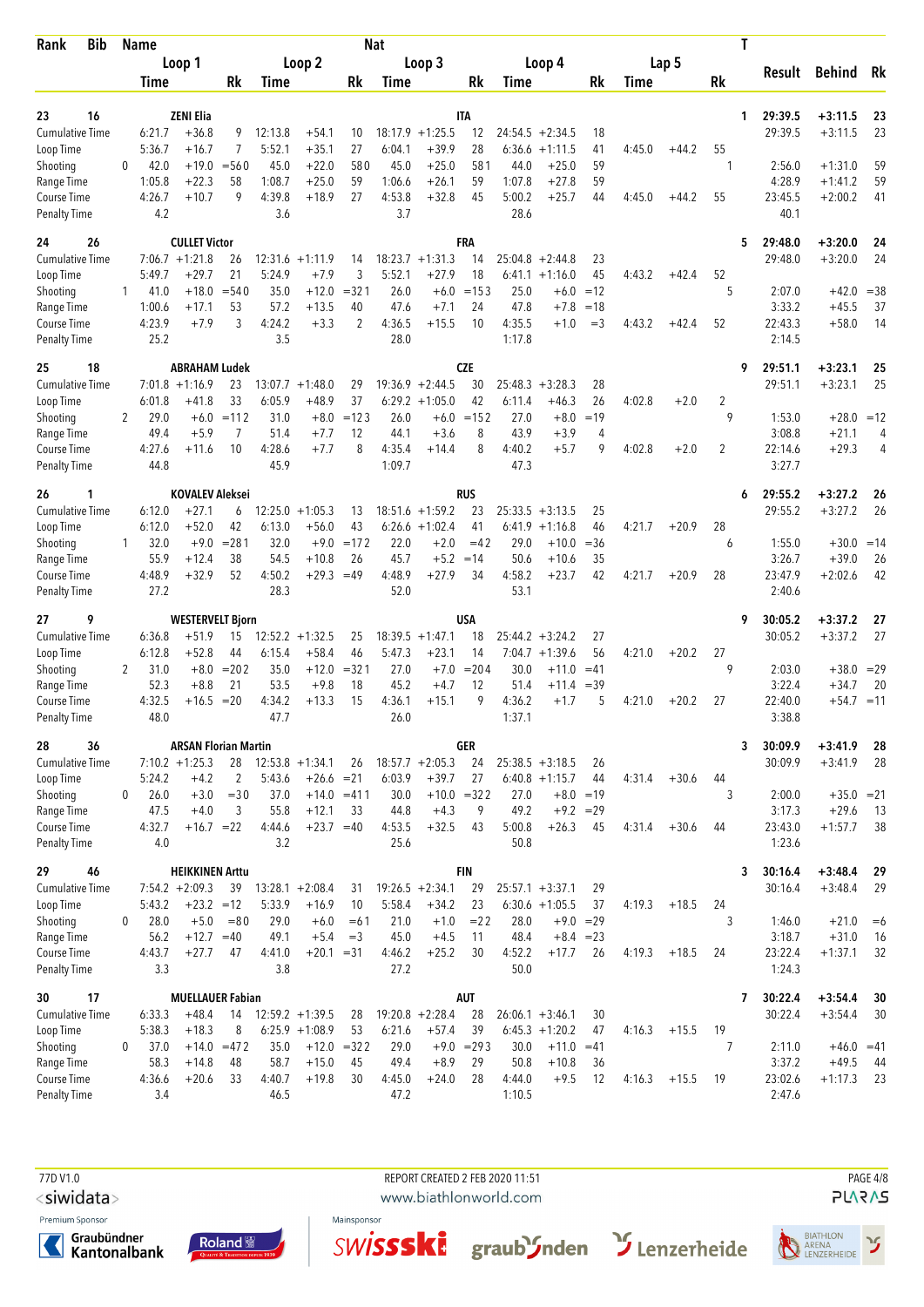| Bib<br>Rank                         |              | <b>Name</b>    |                              |                    |                   |                               |                   | <b>Nat</b>     |                               |               |                   |                                  |              |             |              | Τ            |                   |                    |             |
|-------------------------------------|--------------|----------------|------------------------------|--------------------|-------------------|-------------------------------|-------------------|----------------|-------------------------------|---------------|-------------------|----------------------------------|--------------|-------------|--------------|--------------|-------------------|--------------------|-------------|
|                                     |              |                | Loop 1                       |                    |                   | Loop 2                        |                   |                | Loop 3                        |               |                   | Loop 4                           |              |             | Lap 5        |              | Result            | Behind             | Rk          |
|                                     |              | Time           |                              | Rk                 | Time              |                               | Rk                | Time           |                               | Rk            | Time              |                                  | Rk           | <b>Time</b> |              | Rk           |                   |                    |             |
| 37<br>31                            |              |                | <b>HASLINGER Lukas</b>       |                    |                   |                               |                   |                |                               | AUT           |                   |                                  |              |             |              | 4            | 30:25.1           | $+3:57.1$          | 31          |
| <b>Cumulative Time</b>              |              |                | $7:42.0 + 1:57.1$            | 34                 | 13:22.0           | $+2:02.3$                     | 30                |                | $19:55.7 + 3:03.3$            | 31            | 26:12.9           | $+3:52.9$                        | 33           |             |              |              | 30:25.1           | $+3:57.1$          | 31          |
| Loop Time                           |              | 5:56.0         | $+36.0$                      | 31                 | 5:40.0            | $+23.0$                       | $=17$             | 6:33.7         | $+1:09.5$                     | 46            | 6:17.2            | $+52.1$                          | 30           | 4:12.2      | $+11.4$      | 15           |                   |                    |             |
| Shooting                            | 1            | 37.0           | $+14.0$                      | $=470$             | 35.0              | $+12.0$                       | $= 322$           | 30.0           | $+10.0$                       | $= 321$       | 31.0              | $+12.0$                          | $=45$        |             |              | 4            | 2:13.0            | $+48.0$            | 43          |
| Range Time                          |              | 57.3           | $+13.8$                      | $=45$              | 55.4              | $+11.7$                       | 30                | 55.2           | $+14.7$                       | 46            | 55.0              | $+15.0$                          | 50           |             |              |              | 3:42.9            | $+55.2$            | 47          |
| Course Time<br><b>Penalty Time</b>  |              | 4:31.2<br>27.5 | $+15.2$                      | 16                 | 4:40.3<br>4.3     | $+19.4$                       | 28                | 4:47.5<br>51.0 | $+26.5$                       | 31            | 4:55.3<br>26.9    | $+20.8$                          | $= 34$       | 4:12.2      | $+11.4$      | 15           | 23:06.5<br>1:49.7 | $+1:21.2$          | 24          |
| 32<br>3                             |              |                | <b>GERMAIN Maxime</b>        |                    |                   |                               |                   |                |                               | <b>USA</b>    |                   |                                  |              |             |              | 10           | 30:25.4           | $+3:57.4$          | 32          |
| <b>Cumulative Time</b>              |              |                | $6:49.1 + 1:04.2$            | 17                 |                   | $13:43.7 + 2:24.0$            | 36                |                | $20:09.0 + 3:16.6$            | 36            | 26:14.5           | $+3:54.5$                        | 34           |             |              |              | 30:25.4           | $+3:57.4$          | 32          |
| Loop Time                           |              |                | $6:38.1 + 1:18.1$            | $= 55$             | 6:54.6            | $+1:37.6$                     | 58                |                | $6:25.3 +1:01.1$              | 40            | 6:05.5            | $+40.4$                          | 21           | 4:10.9      | $+10.1$      | 13<br>10     |                   |                    |             |
| Shooting<br>Range Time              | 3            | 31.0<br>51.7   | $+8.2$                       | $+8.0 = 204$<br>17 | 34.0<br>54.2      | $+11.0$<br>$+10.5$            | $= 282$<br>$= 22$ | 33.0<br>54.1   | $+13.0$<br>$+13.6$            | $= 431$<br>43 | 29.0<br>51.3      | $+10.0$<br>$+11.3$               | $= 36$<br>38 |             |              |              | 2:07.0<br>3:31.3  | $+42.0$<br>$+43.6$ | $=38$<br>34 |
| Course Time                         |              | 4:35.9         | $+19.9 = 31$                 |                    | 4:30.4            | $+9.5$                        | 10                | 4:44.4         | $+23.4$                       | 26            | 4:50.3            | $+15.8$                          | 23           | 4:10.9      | $+10.1$      | 13           | 22:51.9           | $+1:06.6$          | 18          |
| <b>Penalty Time</b>                 |              | 1:10.5         |                              |                    | 1:30.0            |                               |                   | 46.8           |                               |               | 23.9              |                                  |              |             |              |              | 3:51.2            |                    |             |
| 47<br>33                            |              |                | <b>KASKEL Fabian</b>         |                    |                   |                               |                   |                |                               | GER           |                   |                                  |              |             |              | 1            | 30:34.3           | $+4:06.3$          | 33          |
| <b>Cumulative Time</b>              |              | 5:43.2         | $7:58.2 +2:13.3$<br>$+23.2$  | 40<br>$=12$        | 13:54.6<br>5:56.4 | $+2:34.9$<br>$+39.4$          | 37<br>31          | 6:19.1         | $20:13.7 + 3:21.3$<br>$+54.9$ | 38<br>37      | 26:08.1<br>5:54.4 | $+3:48.1$<br>$+29.3$             | 31<br>15     | 4:26.2      |              |              | 30:34.3           | $+4:06.3$          | 33          |
| Loop Time<br>Shooting               | 0            | 33.0           | $+10.0$                      | $= 330$            | 41.0              | $+18.0$                       | $= 541$           | 33.0           | $+13.0$                       | $=430$        | 31.0              | $+12.0$                          | $=45$        |             | $+25.4 = 37$ | 1            | 2:18.0            | $+53.0 = 49$       |             |
| Range Time                          |              | 59.6           | $+16.1$                      | 50                 | 1:04.5            | $+20.8$                       | 56                | 56.6           | $+16.1$                       | 53            | 54.1              | $+14.1$                          | $=48$        |             |              |              | 3:54.8            | $+1:07.1$          | 53          |
| Course Time                         |              | 4:40.1         | $+24.1$                      | 40                 | 4:47.9            | $+27.0$                       | 45                | 4:54.7         | $+33.7$                       | 47            | 4:56.3            | $+21.8$                          | 37           | 4:26.2      | $+25.4 = 37$ |              | 23:45.2           | $+1:59.9$          | 40          |
| <b>Penalty Time</b>                 |              | 3.5            |                              |                    | 4.0               |                               |                   | 27.8           |                               |               | 4.0               |                                  |              |             |              |              | 39.3              |                    |             |
| 31<br>34                            |              |                | <b>VEGEZZI BOSSI Matteo</b>  |                    |                   |                               |                   |                |                               | IΤA           |                   |                                  |              |             |              | 4            | 30:34.8           | $+4:06.8$          | 34          |
| <b>Cumulative Time</b>              |              |                | $7:51.0 +2:06.1$             | 36                 |                   | $13:31.0 + 2:11.3$            | 33                |                | $20:04.4 + 3:12.0$            | 35            |                   | $26:24.6 + 4:04.6$               | 37           |             |              |              | 30:34.8           | $+4:06.8$          | 34          |
| Loop Time                           | $\mathbf{1}$ | 29.0           | $6:28.0 +1:08.0$<br>$+6.0$   | 53<br>$=110$       | 5:40.0<br>25.0    | $+23.0$<br>$+2.0$             | $=17$<br>22       | 25.0           | $6:33.4 +1:09.2$<br>$+5.0$    | 45<br>$=121$  | 6:20.2<br>25.0    | $+55.1$<br>$+6.0$                | 32<br>$=12$  | 4:10.2      | $+9.4$       | 11<br>4      | 1:44.0            | $+19.0$            | 4           |
| Shooting<br>Range Time              |              | 50.1           | $+6.6$                       | $=10$              | 49.1              | $+5.4$                        | $=$ 3             | 44.9           | $+4.4$                        | 10            | 46.9              | $+6.9$                           | 14           |             |              |              | 3:11.0            | $+23.3$            | 8           |
| Course Time                         |              | 5:08.8         | $+52.8$                      | 58                 | 4:46.5            | $+25.6 = 43$                  |                   | 4:56.3         | $+35.3$                       | 51            | 5:02.4            | $+27.9$                          | 46           | 4:10.2      | $+9.4$       | 11           | 24:04.2           | $+2:18.9$          | 50          |
| <b>Penalty Time</b>                 |              | 29.1           |                              |                    | 4.4               |                               |                   | 52.2           |                               |               | 30.9              |                                  |              |             |              |              | 1:56.6            |                    |             |
| 41<br>35                            |              |                | <b>BENDER Cole</b>           |                    |                   |                               |                   |                |                               | CAN           |                   |                                  |              |             |              | 2            | 30:43.6           | $+4:15.6$          | 35          |
| <b>Cumulative Time</b><br>Loop Time |              | 5:45.5         | $7:48.5 + 2:03.6$<br>$+25.5$ | 35<br>16           | 13:42.9<br>5:54.4 | $+2:23.2$<br>$+37.4$          | 35<br>29          | 6:14.1         | $19:57.0 + 3:04.6$<br>$+49.9$ | 33<br>31      | 26:12.3<br>6:15.3 | $+3:52.3$<br>$+50.2$             | 32<br>28     | 4:31.3      | $+30.5$      | 43           | 30:43.6           | $+4:15.6$          | 35          |
| Shooting                            | $\mathbf{0}$ | 39.0           | $+16.0$                      | 530                | 34.0              | $+11.0$                       | $= 281$           | 33.0           | $+13.0$                       | $= 431$       | 32.0              | $+13.0$                          | $=49$        |             |              | 2            | 2:18.0            | $+53.0$            | $=49$       |
| Range Time                          |              | 59.8           | $+16.3$                      | 51                 | 1:01.0            | $+17.3$                       | 50                | 52.6           | $+12.1$                       | 41            | 52.9              | $+12.9$                          | 47           |             |              |              | 3:46.3            | $+58.6$            | 50          |
| Course Time                         |              | 4:42.1         | $+26.1$                      | 43                 | 4:49.5            | $+28.6$                       | 47                | 4:54.0         | $+33.0$                       | 46            | 4:55.3            | $+20.8$                          | $=34$        | 4:31.3      | $+30.5$      | 43           | 23:52.2           | $+2:06.9$          | 43          |
| <b>Penalty Time</b>                 |              | 3.6            |                              |                    | 3.9               |                               |                   | 27.5           |                               |               | 27.1              |                                  |              |             |              |              | 1:02.1            |                    |             |
| 45<br>36                            |              |                | <b>CAPPELLARI Fabio</b>      |                    |                   |                               |                   |                |                               | IΤΑ           |                   |                                  |              |             |              | $\mathbf{2}$ | 30:50.8           | $+4:22.8$          | 36          |
| Cumulative Time                     |              | 6:04.6         | $8:14.6 + 2:29.7$<br>$+44.6$ | 43<br>37           | 5:43.6            | $13:58.2 + 2:38.5$            | 39                |                | $20:16.3 + 3:23.9$            | 39<br>35      | 5:59.0            | $26:15.3 + 3:55.3$<br>$+33.9$    | 35           | 4:35.5      |              | 48           | 30:50.8           | $+4:22.8$          | 36          |
| Loop Time<br>Shooting               | 1            | 37.0           | $+14.0 = 470$                |                    | 36.0              | $+26.6 = 21$<br>$+13.0 = 381$ |                   | 6:18.1<br>36.0 | $+53.9$<br>$+16.0$            | 530           | 28.0              | $+9.0$                           | 18<br>$=29$  |             | $+34.7$      | 2            | 2:17.0            | $+52.0$            | 48          |
| Range Time                          |              | 55.5           | $+12.0 = 34$                 |                    | 58.1              | $+14.4$                       | 43                | 1:00.0         | $+19.5$                       | 55            | 52.2              | $+12.2$                          | 43           |             |              |              | 3:45.8            | $+58.1$            | 48          |
| Course Time                         |              | 4:43.6         | $+27.6$                      | 46                 | 4:41.4            | $+20.5$                       | 33                | 4:50.0         | $+29.0$                       | 35            | 5:02.7            | $+28.2$                          | 47           | 4:35.5      | $+34.7$      | 48           | 23:53.2           | $+2:07.9 = 45$     |             |
| <b>Penalty Time</b>                 |              | 25.5           |                              |                    | 4.1               |                               |                   | 28.1           |                               |               | 4.1               |                                  |              |             |              |              | 1:01.8            |                    |             |
| 43<br>37                            |              |                | <b>BADACZ Konrad</b>         |                    |                   |                               |                   |                |                               | POL           |                   |                                  |              |             |              | 4            | 30:56.9           | $+4:28.9$          | 37          |
| <b>Cumulative Time</b><br>Loop Time |              | 6:14.3         | $8:21.3 +2:36.4$<br>$+54.3$  | 45<br>47           | 6:04.9            | $14:26.2 + 3:06.5$<br>$+47.9$ | 42<br>36          | 5:43.5         | $20:09.7 + 3:17.3$<br>$+19.3$ | 37<br>9       | 6:07.2            | $26:16.9 + 3:56.9$<br>$+42.1$    | 36<br>22     | 4:40.0      | $+39.2$      | 49           | 30:56.9           | $+4:28.9$          | 37          |
| Shooting                            | 2            | 31.0           |                              | $+8.0 = 201$       | 36.0              | $+13.0$                       | $= 380$           | 28.0           |                               | $+8.0 = 241$  | 29.0              | $+10.0$                          | $= 36$       |             |              | 4            | 2:04.0            | $+39.0 = 33$       |             |
| Range Time                          |              | 53.7           | $+10.2 = 27$                 |                    | 56.5              | $+12.8$                       | 36                | 49.0           | $+8.5$                        | 27            | 50.2              | $+10.2$                          | 34           |             |              |              | 3:29.4            | $+41.7$            | 31          |
| Course Time                         |              | 4:33.1         | $+17.1$                      | 26                 | 4:42.2            | $+21.3$                       | 36                | 4:50.6         | $+29.6 = 37$                  |               | 4:48.5            | $+14.0 = 20$                     |              | 4:40.0      | $+39.2$      | 49           | 23:34.4           | $+1:49.1$          | 35          |
| <b>Penalty Time</b>                 |              | 47.5           |                              |                    | 26.2              |                               |                   | 3.9            |                               |               | 28.5              |                                  |              |             |              |              | 1:46.1            |                    |             |
| 38<br>39                            |              |                | <b>RUDOLPH Hendrik</b>       |                    |                   |                               |                   |                |                               | <b>GER</b>    |                   |                                  |              |             |              | 4            | 31:11.6           | $+4:43.6$          | 38          |
| <b>Cumulative Time</b>              |              |                | $7:27.6$ +1:42.7             | 31                 |                   | $13:39.0 + 2:19.3$            | 34                |                | $19:56.6 + 3:04.2$            | 32            |                   | $26:44.1 + 4:24.1$               | 38           |             |              |              | 31:11.6           | $+4:43.6$          | 38          |
| Loop Time<br>Shooting               | 0            | 5:33.6<br>41.0 | $+13.6$<br>$+18.0$           | 5<br>$= 541$       | 6:11.4<br>41.0    | $+54.4$<br>$+18.0 = 541$      | 42                | 6:17.6<br>38.0 | $+53.4$<br>$+18.0$            | 34<br>542     | 33.0              | $6:47.5 +1:22.4$<br>$+14.0 = 53$ | 51           | 4:27.5      | $+26.7$      | 41<br>4      | 2:33.0            | $+1:08.0$          | 55          |
| Range Time                          |              | 1:03.5         | $+20.0$                      | 55                 | 1:03.0            | $+19.3$                       | 54                | 59.1           | $+18.6$                       | 54            | 57.3              | $+17.3 = 54$                     |              |             |              |              | 4:02.9            | $+1:15.2$          | 57          |
| Course Time                         |              | 4:25.8         | $+9.8$                       | 6                  | 4:38.8            | $+17.9$                       | 25                | 4:48.6         | $+27.6$                       | 33            | 4:53.9            | $+19.4$                          | 31           | 4:27.5      | $+26.7$      | 41           | 23:14.6           | $+1:29.3$          | 27          |
| <b>Penalty Time</b>                 |              | 4.3            |                              |                    | 29.6              |                               |                   | 29.9           |                               |               | 56.3              |                                  |              |             |              |              | 2:00.1            |                    |             |

77D V1.0 REPORT CREATED 2 FEB 2020 11:51 PAGE 5/8

<siwidata>

Premium Sponsor

Graubündner<br>Kantonalbank







www.biathlonworld.com



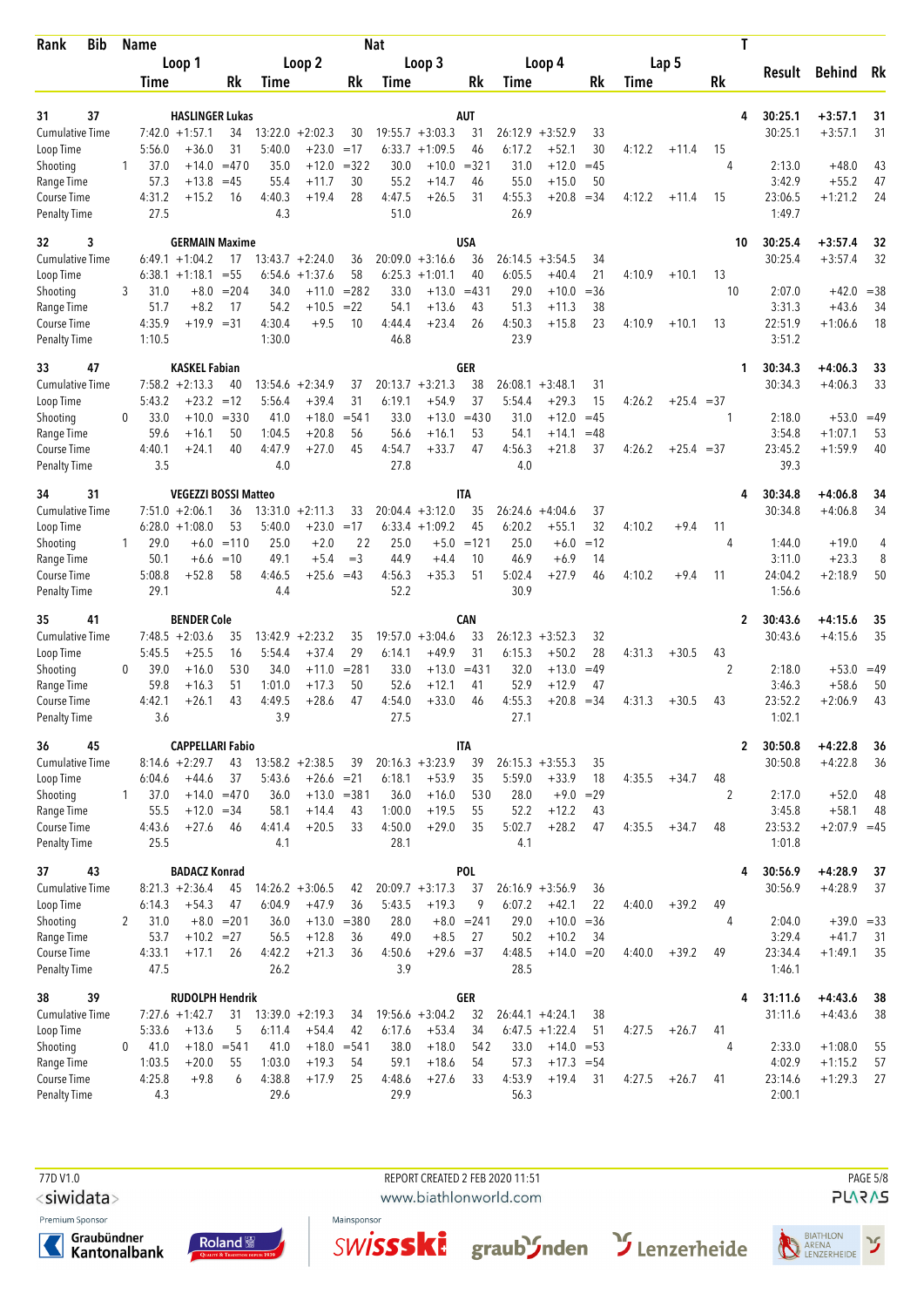| Bib<br>Rank                         |              | <b>Name</b>    |                                        |               |                |                               |                     | <b>Nat</b>       |                                         |                  |                |                                        |             |             |              | Τ       |                         |                        |          |
|-------------------------------------|--------------|----------------|----------------------------------------|---------------|----------------|-------------------------------|---------------------|------------------|-----------------------------------------|------------------|----------------|----------------------------------------|-------------|-------------|--------------|---------|-------------------------|------------------------|----------|
|                                     |              |                | Loop 1                                 |               |                | Loop 2                        |                     |                  | Loop 3                                  |                  |                | Loop 4                                 |             |             | Lap 5        |         | Result                  | Behind Rk              |          |
|                                     |              | Time           |                                        | Rk            | Time           |                               | Rk                  | Time             |                                         | Rk               | Time           |                                        | Rk          | <b>Time</b> |              | Rk      |                         |                        |          |
| 39<br>32                            |              |                | <b>TODEV Blagoy</b>                    |               |                |                               |                     |                  |                                         | <b>BUL</b>       |                |                                        |             |             |              |         | 31:18.5<br>6            | $+4:50.5$              | 39       |
| <b>Cumulative Time</b>              |              |                | $7:34.8 +1:49.9$                       | 33            |                | $14:03.1 + 2:43.4$            | 41                  |                  | $21:05.6 +4:13.2$                       | 48               | 27:01.5        | $+4:41.5$                              | 41          |             |              |         | 31:18.5                 | $+4:50.5$              | 39       |
| Loop Time                           |              | 6:10.8         | $+50.8$                                | 41            |                | $6:28.3 +1:11.3$              | 56                  | 7:02.5           | $+1:38.3$                               | 53               | 5:55.9         | $+30.8$                                | 17          | 4:17.0      | $+16.2$      | 21      |                         |                        |          |
| Shooting                            | 1            | 33.0           | $+10.0$                                | $= 332$       | 31.0           | $+8.0$                        | $=123$              | 30.0             | $+10.0$                                 | $= 320$          | 27.0           | $+8.0$                                 | $=19$       |             |              | 6       | 2:01.0                  | $+36.0 = 24$           |          |
| Range Time                          |              | 54.8           | $+11.3$                                | 32            | 52.2           | $+8.5$                        | 16                  | 52.1             | $+11.6$                                 | 39               | 47.8           | $+7.8$                                 | $=18$       |             |              |         | 3:26.9                  | $+39.2$                | 28       |
| Course Time<br><b>Penalty Time</b>  |              | 4:50.0<br>26.0 | $+34.0$                                | 54            | 4:48.0<br>48.1 | $+27.1$                       | 46                  | 4:57.2<br>1:13.2 | $+36.2$                                 | 52               | 5:04.5<br>3.6  | $+30.0$                                | 50          | 4:17.0      | $+16.2$      | 21      | 23:56.7<br>2:30.9       | $+2:11.4$              | 48       |
| 33<br>40                            |              |                | <b>GATILOV Vitalii</b>                 |               |                |                               |                     |                  |                                         | <b>RUS</b>       |                |                                        |             |             |              |         | 31:21.2<br>5            | $+4:53.2$              | 40       |
| <b>Cumulative Time</b>              |              |                | $8:05.1 + 2:20.2$                      | 42            |                | $14:33.0 + 3:13.3$            | 44                  | 20:20.5          | $+3:28.1$                               | 41               | 27:07.9        | $+4:47.9$                              | 42          |             |              |         | 31:21.2                 | $+4:53.2$              | 40       |
| Loop Time<br>Shooting               | 2            | 34.0           | $6:38.1 + 1:18.1$<br>$+11.0$           | $= 55$<br>371 | 38.0           | $6:27.9$ +1:10.9<br>$+15.0$   | 54<br>$=470$        | 5:47.5<br>34.0   | $+23.3$<br>$+14.0$                      | 15<br>$= 502$    | 6:47.4<br>34.0 | $+1:22.3$<br>$+15.0$                   | 50<br>55    | 4:13.3      | $+12.5$      | 16<br>5 | 2:20.0                  | $+55.0 = 51$           |          |
| Range Time                          |              | 57.9           | $+14.4$                                | 47            | 1:00.7         | $+17.0$                       | 48                  | 56.1             | $+15.6$                                 | 51               | 57.3           | $+17.3$                                | $= 54$      |             |              |         | 3:52.0                  | $+1:04.3$              | 51       |
| Course Time                         |              | 4:47.5         | $+31.5$                                | 51            | 4:59.1         | $+38.2$                       | 57                  | 4:47.6           | $+26.6$                                 | 32               | 4:56.4         | $+21.9$                                | $=38$       | 4:13.3      | $+12.5$      | 16      | 23:43.9                 | $+1:58.6$              | 39       |
| <b>Penalty Time</b>                 |              | 52.7           |                                        |               | 28.1           |                               |                     | 3.8              |                                         |                  | 53.7           |                                        |             |             |              |         | 2:18.3                  |                        |          |
| 58<br>41                            |              |                | <b>DAUPHIN Valentin</b>                |               |                |                               |                     |                  |                                         | SUI              |                |                                        |             |             |              |         | 31:22.1<br>3            | $+4:54.1$              | 41       |
| Cumulative Time<br>Loop Time        |              | 5:58.8         | $8:38.8 + 2:53.9$<br>$+38.8$           | 50<br>32      | 5:51.3         | $14:30.1 + 3:10.4$<br>$+34.3$ | 43<br>26            | 5:46.9           | $20:17.0 + 3:24.6$<br>$+22.7 = 11$      | 40               | 6:38.9         | $26:55.9 + 4:35.9$<br>$+1:13.8$        | 39<br>43    | 4:26.2      | $+25.4 = 37$ |         | 31:22.1                 | $+4:54.1$              | 41       |
| Shooting                            | 1            | 30.0           | $+7.0$                                 | $=140$        | 39.0           | $+16.0$                       | $=490$              | 27.0             | $+7.0$                                  | $= 202$          | 27.0           | $+8.0$                                 | $=19$       |             |              | 3       | 2:03.0                  | $+38.0 = 29$           |          |
| Range Time                          |              | 51.5           | $+8.0$                                 | 16            | 1:01.2         | $+17.5$                       | 51                  | 51.3             | $+10.8$                                 | 36               | 52.4           | $+12.4$                                | $=44$       |             |              |         | 3:36.4                  | $+48.7$                | 43       |
| Course Time<br><b>Penalty Time</b>  |              | 4:41.5<br>25.8 | $+25.5$                                | 42            | 4:46.5<br>3.6  | $+25.6 = 43$                  |                     | 4:51.8<br>3.8    | $+30.8$                                 | 40               | 4:56.4<br>50.1 | $+21.9$                                | $=38$       | 4:26.2      | $+25.4 = 37$ |         | 23:42.4<br>1:23.3       | $+1:57.1$              | 37       |
| 54<br>42                            |              |                | <b>CONNELLY Zachary</b>                |               |                |                               |                     |                  |                                         | CAN              |                |                                        |             |             |              |         | 31:34.8<br>4            | $+5:06.8$              | 42       |
| <b>Cumulative Time</b>              |              |                | $9:04.4 + 3:19.5$                      | 57            |                | $15:19.9 + 4:00.2$            | 57                  |                  | $21:09.7 + 4:17.3$                      | 50               |                | $27:18.1 + 4:58.1$                     | 46          |             |              |         | 31:34.8                 | $+5:06.8$              | 42       |
| Loop Time                           |              |                | $6:28.4 +1:08.4$                       | 54            | 6:15.5         | $+58.5$                       | 47                  | 5:49.8           | $+25.6$                                 | 16               | 6:08.4         | $+43.3$                                | $= 23$      | 4:16.7      | $+15.9$      | 20      |                         |                        |          |
| Shooting                            | 2            | 44.0           | $+21.0$                                | 581           | 40.0           | $+17.0$                       | $= 520$             | 34.0             | $+14.0$                                 | $= 501$          | 37.0           | $+18.0$                                | 57          |             |              | 4       | 2:35.0                  | $+1:10.0$              | 56       |
| Range Time                          |              | 1:04.4         | $+20.9$<br>$+19.2 = 28$                | 57            | 1:02.3         | $+18.6$<br>$+25.5$            | 53<br>42            | 55.5<br>4:50.5   | $+15.0$                                 | $=48$<br>36      | 57.3           | $+17.3$                                | $= 54$      |             |              | 20      | 3:59.5                  | $+1:11.8$              | 55<br>25 |
| Course Time<br><b>Penalty Time</b>  |              | 4:35.2<br>48.8 |                                        |               | 4:46.4<br>26.8 |                               |                     | 3.8              | $+29.5$                                 |                  | 4:44.5<br>26.6 | $+10.0$                                | 13          | 4:16.7      | $+15.9$      |         | 23:13.3<br>1:46.0       | $+1:28.0$              |          |
| 51<br>43                            |              |                | <b>MATJUHINS Kirils</b>                |               |                |                               |                     |                  |                                         | LAT              |                |                                        |             |             |              |         | 31:35.7<br>6            | $+5:07.7$              | 43       |
| <b>Cumulative Time</b>              |              |                | $8:41.4 +2:56.5$                       | 52            | 14:55.2        | $+3:35.5$                     | 55                  | 20:47.5          | $+3:55.1$                               | 44               | 27:01.1        | $+4:41.1$                              | 40          |             |              |         | 31:35.7                 | $+5:07.7$              | 43       |
| Loop Time<br>Shooting               | 2            | 35.0           | $6:20.4 +1:00.4$<br>$+12.0$            | 51<br>$= 382$ | 6:13.8<br>33.0 | $+56.8$                       | 45<br>$+10.0 = 221$ | 5:52.3<br>26.0   | $+28.1$<br>$+6.0$                       | 19<br>$=151$     | 6:13.6<br>27.0 | $+48.5$<br>$+8.0$                      | 27<br>$=19$ | 4:34.6      | $+33.8$      | 47<br>6 | 2:01.0                  | $+36.0 = 24$           |          |
| Range Time                          |              | 57.2           | $+13.7$                                | 44            | 54.3           | $+10.6$                       | $= 24$              | 46.3             | $+5.8$                                  | 17               | 47.8           | $+7.8$                                 | $=18$       |             |              |         | 3:25.6                  | $+37.9$                | 23       |
| Course Time                         |              | 4:37.0         | $+21.0$                                | 35            | 4:32.2         | $+11.3$                       | 12                  | 4:39.2           | $+18.2$                                 | 17               | 4:53.0         | $+18.5$                                | 27          | 4:34.6      | $+33.8$      | 47      | 23:16.0                 | $+1:30.7$              | 29       |
| <b>Penalty Time</b>                 |              | 46.2           |                                        |               | 47.3           |                               |                     | 26.8             |                                         |                  | 32.8           |                                        |             |             |              |         | 2:33.1                  |                        |          |
| 21<br>44                            |              |                | <b>STERTZ Samuel</b>                   |               |                |                               |                     |                  |                                         | <b>USA</b>       |                |                                        |             |             |              |         | $\mathbf{7}$<br>31:36.1 | $+5:08.1$              | 44       |
| Cumulative Time<br>Loop Time        |              | 5:49.3         | $6:55.3 +1:10.4$<br>$+29.3$            | 21<br>20      | 5:41.6         | $12:36.9 + 1:17.2$<br>$+24.6$ | 17<br>19            |                  | $20:02.6 + 3:10.2$<br>$7:25.7 + 2:01.5$ | 34<br>57         |                | $27:16.0 +4:56.0$<br>$7:13.4 + 1:48.3$ | 45<br>57    | 4:20.1      | $+19.3$      | 25      | 31:36.1                 | $+5:08.1$              | 44       |
| Shooting                            | 0            | 47.0           | $+24.0$                                | 590           | 38.0           |                               | $+15.0 = 474$       | 42.0             | $+22.0$                                 | 573              | 39.0           | $+20.0$                                | 58          |             |              | 7       | 2:46.0                  | $+1:21.0$              | 58       |
| Range Time                          |              | 1:06.1         | $+22.6$                                | 59            | 1:01.7         | $+18.0$                       | 52                  | 1:04.0           | $+23.5$                                 | 58               | 1:02.5         | $+22.5$                                | 58          |             |              |         | 4:14.3                  | $+1:26.6$              | 58       |
| Course Time                         |              | 4:39.9         | $+23.9$                                | 39            | 4:36.5         | $+15.6$                       | 20                  | 4:42.3           | $+21.3$                                 | 23               | 4:56.2         | $+21.7$                                | 36          | 4:20.1      | $+19.3$      | 25      | 23:15.0                 | $+1:29.7$              | 28       |
| <b>Penalty Time</b>                 |              | 3.3            |                                        |               | 3.4            |                               |                     | 1:39.4           |                                         |                  | 1:14.7         |                                        |             |             |              |         | 3:00.8                  |                        |          |
| 35<br>45                            |              |                | YERYOMIN Vladimir                      |               |                |                               |                     |                  |                                         | KAZ              |                |                                        |             |             |              |         | 31:37.6<br>5            | $+5:09.6$              | 45       |
| <b>Cumulative Time</b><br>Loop Time |              | 6:10.0         | $7:52.0 + 2:07.1$<br>$+50.0$           | 38<br>40      | 6:08.5         | $14:00.5 + 2:40.8$<br>$+51.5$ | 40<br>41            | 6:21.2           | $20:21.7 + 3:29.3$<br>$+57.0$           | 42<br>38         |                | $27:14.6 + 4:54.6$<br>$6:52.9$ +1:27.8 | 44<br>52    | 4:23.0      | $+22.2$      | 32      | 31:37.6                 | $+5:09.6$              | 45       |
| Shooting                            | $\mathbf{1}$ | 36.0           | $+13.0$                                | $=431$        | 33.0           | $+10.0 = 221$                 |                     | 39.0             | $+19.0$                                 | 552              | 28.0           |                                        | $+9.0 = 29$ |             |              | 5       | 2:16.0                  | $+51.0 = 46$           |          |
| Range Time                          |              | 1:00.9         | $+17.4$                                | 54            | 57.8           | $+14.1 = 41$                  |                     | 1:02.5           | $+22.0$                                 | 57               | 51.4           | $+11.4 = 39$                           |             |             |              |         | 3:52.6                  | $+1:04.9$              | 52       |
| Course Time                         |              | 4:42.9         | $+26.9$                                | 45            | 4:43.6         | $+22.7$                       | 38                  | 4:52.4           | $+31.4$                                 | 42               | 5:11.3         | $+36.8$                                | 54          | 4:23.0      | $+22.2$      | 32      | 23:53.2                 | $+2:07.9 = 45$         |          |
| <b>Penalty Time</b>                 |              | 26.2           |                                        |               | 27.1           |                               |                     | 26.3             |                                         |                  | 50.2           |                                        |             |             |              |         | 2:09.8                  |                        |          |
| 52<br>46<br><b>Cumulative Time</b>  |              |                | <b>PERV Joosep</b><br>$7:51.4 +2:06.5$ | 37            |                | $13:55.5 + 2:35.8$            | 38                  |                  | $21:02.3 +4:09.9$                       | <b>EST</b><br>47 |                | $27:20.0 + 5:00.0$                     | 48          |             |              |         | 5<br>31:37.9<br>31:37.9 | $+5:09.9$<br>$+5:09.9$ | 46<br>46 |
| Loop Time                           |              | 5:28.4         | $+8.4$                                 | 4             | 6:04.1         | $+47.1$                       | 35                  |                  | $7:06.8 + 1:42.6$                       | 55               | 6:17.7         | $+52.6$                                | 31          | 4:17.9      | $+17.1$      | 22      |                         |                        |          |
| Shooting                            | 0            | 36.0           | $+13.0 = 431$                          |               | 37.0           |                               | $+14.0 = 413$       | 33.0             | $+13.0 = 431$                           |                  | 30.0           | $+11.0 = 41$                           |             |             |              | 5       | 2:16.0                  | $+51.0 = 46$           |          |
| Range Time                          |              | 54.5           | $+11.0$                                | 31            | 56.7           | $+13.0$                       | 38                  | 56.3             | $+15.8$                                 | 52               | 55.2           | $+15.2$                                | 51          |             |              |         | 3:42.7                  | $+55.0$                | - 46     |
| Course Time                         |              | 4:30.1         | $+14.1$                                | 14            | 4:40.4         | $+19.5$                       | 29                  | 4:51.5           | $+30.5$                                 | 39               | 4:53.6         | $+19.1$                                | 28          | 4:17.9      | $+17.1$      | 22      | 23:13.5                 | $+1:28.2$              | -26      |
| <b>Penalty Time</b>                 |              | 3.8            |                                        |               | 27.0           |                               |                     | 1:19.0           |                                         |                  | 28.9           |                                        |             |             |              |         | 2:18.7                  |                        |          |

77D V1.0 REPORT CREATED 2 FEB 2020 11:51 PAGE 6/8

<siwidata>

Premium Sponsor







www.biathlonworld.com



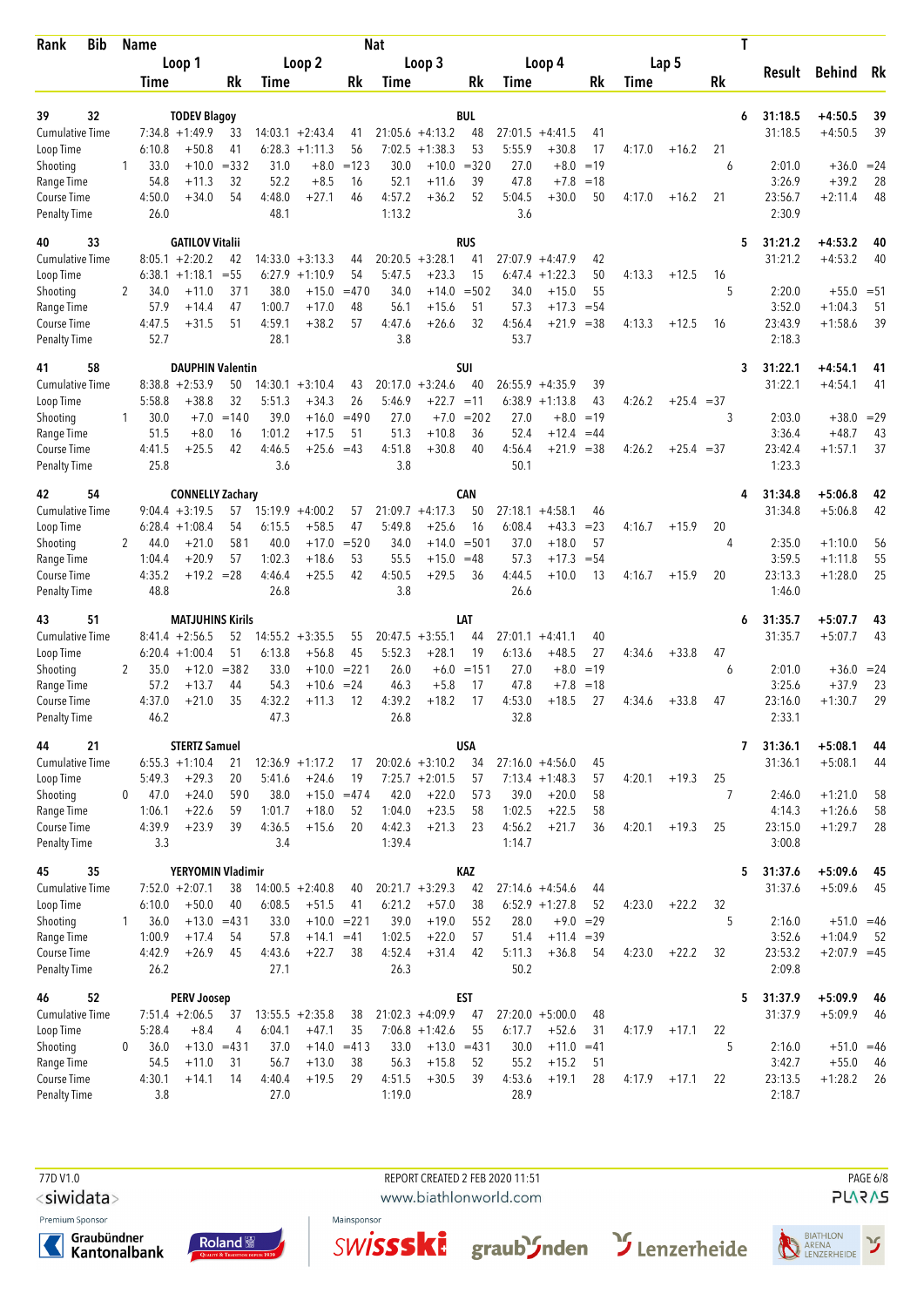| <b>Bib</b><br>Rank                  |              | <b>Name</b>    |                                        |               |                |                                        |               | <b>Nat</b>     |                                        |                  |                |                                         |                |        |         | Τ       |                    |                        |          |
|-------------------------------------|--------------|----------------|----------------------------------------|---------------|----------------|----------------------------------------|---------------|----------------|----------------------------------------|------------------|----------------|-----------------------------------------|----------------|--------|---------|---------|--------------------|------------------------|----------|
|                                     |              |                | Loop 1                                 |               |                | Loop 2                                 |               |                | Loop 3                                 |                  |                | Loop 4                                  |                |        | Lap 5   |         | Result             | Behind Rk              |          |
|                                     |              | Time           |                                        | Rk            | Time           |                                        | Rk            | Time           |                                        | Rk               | Time           |                                         | Rk             | Time   |         | Rk      |                    |                        |          |
| 49<br>47                            |              |                | <b>VDOVIN Semyon</b>                   |               |                |                                        |               |                |                                        | KAZ              |                |                                         |                |        |         | 5       | 31:54.2            | $+5:26.2$              | 47       |
| <b>Cumulative Time</b>              |              |                | $8:32.7 + 2:47.8$                      | 48            |                | $14:38.7 + 3:19.0$                     | 47            |                | $20:49.2 + 3:56.8$                     | 45               | 27:09.8        | $+4:49.8$                               | 43             |        |         |         | 31:54.2            | $+5:26.2$              | 47       |
| Loop Time                           |              | 6:12.7         | $+52.7$                                | 43            | 6:06.0         | $+49.0$                                | 38            | 6:10.5         | $+46.3$                                | 30               | 6:20.6         | $+55.5$                                 | 33             | 4:44.4 | $+43.6$ | 54      |                    |                        |          |
| Shooting                            | 2            | 23.0           | 0.0                                    | $=11$         | 31.0           | $+8.0$                                 | $=121$        | 23.0           | $+3.0$                                 | $= 81$           | 24.0           | $+5.0$                                  | $=7$           |        |         | 5       | 1:41.0             | $+16.0$                | 3        |
| Range Time                          |              | 50.0           | $+6.5$                                 | 9             | 54.2           | $+10.5$                                | $=22$         | 45.7           | $+5.2$                                 | $=14$            | 47.1           | $+7.1$                                  | 15             |        |         |         | 3:17.0             | $+29.3$                | 12       |
| Course Time<br><b>Penalty Time</b>  |              | 4:34.0<br>48.7 | $+18.0$                                | 27            | 4:44.2<br>27.6 | $+23.3$                                | 39            | 4:57.3<br>27.5 | $+36.3$                                | 53               | 5:05.6<br>27.9 | $+31.1$                                 | 51             | 4:44.4 | $+43.6$ | 54      | 24:05.5<br>2:11.7  | $+2:20.2$              | 51       |
| 40<br>48                            |              |                | <b>WEISSBACHER Lukas</b>               |               |                |                                        |               |                |                                        | <b>AUT</b>       |                |                                         |                |        |         | 5       | 32:12.8            | $+5:44.8$              | 48       |
| <b>Cumulative Time</b>              |              |                | $8:45.5 + 3:00.6$                      | 54            |                | $14:51.8 + 3:32.1$                     | 53            |                | $20:44.7 + 3:52.3$                     | 43               |                | $27:19.2 +4:59.2$                       | 47             |        |         |         | 32:12.8            | $+5:44.8$              | 48       |
| Loop Time                           |              | 6:43.5         | $+1:23.5$                              | 57            | 6:06.3         | $+49.3$                                | 39            | 5:52.9         | $+28.7$                                | 21               |                | $6:34.5 +1:09.4$                        | 40             | 4:53.6 | $+52.8$ | 57      |                    |                        |          |
| Shooting<br>Range Time              | 3            | 35.0<br>56.5   | $+12.0$<br>$+13.0$                     | $= 380$<br>42 | 47.0<br>1:04.4 | $+24.0$<br>$+20.7$                     | 590<br>55     | 41.0<br>48.2   | $+21.0$<br>$+7.7$                      | 562<br>25        | 27.0<br>48.9   | $+8.0$<br>$+8.9$                        | $=19$<br>$=26$ |        |         | 5       | 2:30.0<br>3:38.0   | $+1:05.0$<br>$+50.3$   | 53<br>45 |
| Course Time                         |              | 4:35.9         | $+19.9 = 31$                           |               | 4:58.4         | $+37.5$                                | 56            | 5:01.3         | $+40.3$                                | 55               | 4:56.8         | $+22.3$                                 | 40             | 4:53.6 | $+52.8$ | 57      | 24:26.0            | $+2:40.7$              | 52       |
| <b>Penalty Time</b>                 |              | 1:11.1         |                                        |               | 3.5            |                                        |               | 3.4            |                                        |                  | 48.8           |                                         |                |        |         |         | 2:06.8             |                        |          |
| 48<br>49                            |              |                | <b>ZAROVNYI Maksym</b>                 |               |                |                                        |               |                |                                        | UKR              |                |                                         |                |        |         | 6       | 32:13.1            | $+5:45.1$              | 49       |
| <b>Cumulative Time</b>              |              | 5:42.5         | $8:01.5 +2:16.6$<br>$+22.5$            | 41<br>11      |                | $14:39.7 + 3:20.0$<br>$6:38.2 +1:21.2$ | 48<br>57      |                | $21:09.0 +4:16.6$<br>$6:29.3 +1:05.1$  | 49<br>43         | 27:45.7        | $+5:25.7$                               | 49<br>42       | 4:27.4 |         | 40      | 32:13.1            | $+5:45.1$              | 49       |
| Loop Time<br>Shooting               | $\mathbf{0}$ | 32.0           | $+9.0$                                 | $= 282$       | 32.0           |                                        | $+9.0 = 172$  | 21.0           | $+1.0$                                 | $= 22$           | 22.0           | $6:36.7 +1:11.6$<br>$+3.0$              | $=2$           |        | $+26.6$ | 6       | 1:47.0             | $+22.0$                | $= 8$    |
| Range Time                          |              | 53.1           | $+9.6$                                 | 25            | 55.6           | $+11.9$                                | $= 31$        | 43.9           | $+3.4$                                 | 7                | 45.7           | $+5.7$                                  | 11             |        |         |         | 3:18.3             | $+30.6$                | 14       |
| Course Time                         |              | 4:45.6         | $+29.6$                                | 49            | 4:49.9         | $+29.0$                                | 48            | 4:52.2         | $+31.2$                                | 41               | 4:57.5         | $+23.0$                                 | 41             | 4:27.4 | $+26.6$ | 40      | 23:52.6            | $+2:07.3$              | 44       |
| <b>Penalty Time</b>                 |              | 3.8            |                                        |               | 52.7           |                                        |               | 53.2           |                                        |                  | 53.5           |                                         |                |        |         |         | 2:43.2             |                        |          |
| 42<br>50                            |              |                | <b>KOZAK Mark</b>                      |               |                |                                        |               |                |                                        | UKR              |                |                                         |                |        |         | 6       | 32:36.6            | $+6:08.6$              | 50       |
| <b>Cumulative Time</b>              |              |                | $8:20.9 +2:36.0$                       | 44            |                | $14:38.3 + 3:18.6$                     | 46            |                | $21:43.9 + 4:51.5$                     | 55               |                | $27:54.3 + 5:34.3$                      | 50             |        |         |         | 32:36.6            | $+6:08.6$              | 50       |
| Loop Time<br>Shooting               | 2            | 6:16.9<br>31.0 | $+56.9$<br>$+8.0$                      | 49<br>$= 201$ | 6:17.4<br>35.0 | $+1:00.4$<br>$+12.0$                   | 50<br>$= 323$ | 28.0           | $7:05.6 +1:41.4$<br>$+8.0$             | 54<br>$= 240$    | 6:10.4<br>25.0 | $+45.3$<br>$+6.0$                       | 25<br>$=12$    | 4:42.3 | $+41.5$ | 50<br>6 | 1:59.0             | $+34.0 = 19$           |          |
| Range Time                          |              | 53.2           | $+9.7$                                 | 26            | 56.1           | $+12.4$                                | 35            | 45.7           | $+5.2$                                 | $=14$            | 45.1           | $+5.1$                                  | 9              |        |         |         | 3:20.1             | $+32.4$                | 17       |
| Course Time                         |              | 4:33.0         | $+17.0$                                | 25            | 4:53.9         | $+33.0$                                | 54            | 4:55.7         | $+34.7$                                | 49               | 5:21.6         | $+47.1$                                 | 59             | 4:42.3 | $+41.5$ | 50      | 24:26.5            | $+2:41.2$              | 53       |
| <b>Penalty Time</b>                 |              | 50.7           |                                        |               | 27.4           |                                        |               | 1:24.2         |                                        |                  | 3.7            |                                         |                |        |         |         | 2:46.0             |                        |          |
| 56<br>51                            |              |                | <b>ZBERG Simon</b>                     |               |                |                                        |               |                |                                        | SUI              |                |                                         |                |        |         | 6       | 32:38.3            | $+6:10.3$              | 51       |
| <b>Cumulative Time</b><br>Loop Time |              | 6:02.2         | $8:39.2 +2:54.3$<br>$+42.2$            | 51<br>34      | 6:07.9         | $14:47.1 + 3:27.4$<br>$+50.9$          | 52<br>40      |                | $21:17.9 + 4:25.5$<br>$6:30.8 +1:06.6$ | 51<br>44         | 6:46.8         | $28:04.7 + 5:44.7$<br>$+1:21.7$         | 52<br>48       | 4:33.6 | $+32.8$ | 46      | 32:38.3            | $+6:10.3$              | 51       |
| Shooting                            | 1            | 30.0           | $+7.0$                                 | $=141$        | 37.0           | $+14.0$                                | $= 412$       | 29.0           | $+9.0$                                 | $= 292$          | 31.0           | $+12.0$                                 | $=45$          |        |         | 6       | 2:07.0             | $+42.0$                | $=38$    |
| Range Time                          |              | 51.0           | $+7.5$                                 | 12            | 58.3           | $+14.6$                                | 44            | 50.6           | $+10.1$                                | 35               | 52.6           | $+12.6$                                 | 46             |        |         |         | 3:32.5             | $+44.8$                | 35       |
| Course Time                         |              | 4:45.5         | $+29.5$                                | 48            | 4:44.6         | $+23.7$                                | $=40$         | 4:50.6         | $+29.6$                                | $= 37$           | 5:04.2         | $+29.7$                                 | 49             | 4:33.6 | $+32.8$ | 46      | 23:58.5            | $+2:13.2$              | 49       |
| <b>Penalty Time</b>                 |              | 25.7           |                                        |               | 25.0           |                                        |               | 49.6           |                                        |                  | 50.0           |                                         |                |        |         |         | 2:30.3             |                        |          |
| 52<br>38                            |              |                | <b>KURALES Vadim</b>                   |               |                |                                        |               |                |                                        | KAZ              |                |                                         |                |        |         | 7       | 32:43.1            | $+6:15.1$              | 52       |
| Cumulative Time<br>Loop Time        |              |                | $9:05.5 + 3:20.6$<br>$7:14.5 + 1:54.5$ | 58<br>59      | 5:38.5         | $14:44.0 + 3:24.3$<br>$+21.5$          | 51<br>16      |                | $21:27.8 +4:35.4$<br>$6:43.8 +1:19.6$  | 52<br>49         |                | $28:14.9 + 5:54.9$<br>$6:47.1 + 1:22.0$ | 53<br>49       | 4:28.2 | $+27.4$ | 42      | 32:43.1            | $+6:15.1$              | 52       |
| Shooting                            | 3            | 26.0           | $+3.0$                                 | $=$ 30        | 32.0           |                                        | $+9.0 = 172$  | 24.0           |                                        | $+4.0 = 102$     | 25.0           |                                         | $+6.0 = 12$    |        |         | 7       | 1:47.0             | $+22.0$                | $= 8$    |
| Range Time                          |              | 48.2           | $+4.7$                                 | 4             | 53.7           | $+10.0$                                | 19            | 47.2           | $+6.7$                                 | 21               | 49.3           | $+9.3$                                  | 31             |        |         |         | 3:18.4             | $+30.7$                | 15       |
| Course Time                         |              | 5:12.9         | $+56.9$                                | 59            | 4:41.0         | $+20.1 = 31$                           |               | 5:02.1         | $+41.1$                                | 56               | 5:03.5         | $+29.0$                                 | 48             | 4:28.2 | $+27.4$ | 42      | 24:27.7            | $+2:42.4$              | 54       |
| <b>Penalty Time</b>                 |              | 1:13.4         |                                        |               | 3.8            |                                        |               | 54.5           |                                        |                  | 54.3           |                                         |                |        |         |         | 3:06.0             |                        |          |
| 50<br>53                            |              |                | <b>FRACHET Adrien</b>                  |               |                |                                        |               |                |                                        | FRA              |                |                                         |                |        |         | 8       | 32:47.7            | $+6:19.7$              | 53       |
| <b>Cumulative Time</b><br>Loop Time |              | 6:16.2         | $8:37.2 +2:52.3$<br>$+56.2$            | 49<br>48      | 5:57.2         | $14:34.4 + 3:14.7$<br>$+40.2$          | 45<br>32      |                | $21:57.8 + 5:05.4$<br>$7:23.4 +1:59.2$ | 56<br>56         | 6:23.2         | $28:21.0 + 6:01.0$<br>$+58.1$           | 54<br>34       | 4:26.7 | $+25.9$ | 39      | 32:47.7            | $+6:19.7$              | 53       |
| Shooting                            | 2            | 30.0           |                                        | $+7.0 = 141$  | 32.0           |                                        | $+9.0 = 174$  | 34.0           | $+14.0$                                | $= 501$          | 27.0           | $+8.0$                                  | $=19$          |        |         | 8       | 2:03.0             | $+38.0 = 29$           |          |
| Range Time                          |              | 55.7           | $+12.2$                                | 37            | 54.3           | $+10.6 = 24$                           |               | 55.4           | $+14.9$                                | 47               | 48.5           | $+8.5$                                  | 25             |        |         |         | 3:33.9             | $+46.2$                | 38       |
| Course Time                         |              | 4:32.9         | $+16.9$                                | 24            | 4:36.9         | $+16.0$                                | 21            | 4:45.5         | $+24.5$                                | 29               | 5:06.6         | $+32.1$                                 | 52             | 4:26.7 | $+25.9$ | 39      | 23:28.6            | $+1:43.3$              | 34       |
| <b>Penalty Time</b>                 |              | 47.6           |                                        |               | 26.0           |                                        |               | 1:42.5         |                                        |                  | 28.1           |                                         |                |        |         |         | 3:24.2             |                        |          |
| 55<br>54<br><b>Cumulative Time</b>  |              |                | KIENESBERGER Leon<br>$8:26.9 +2:42.0$  |               |                | $14:43.3 + 3:23.6$                     | 50            |                | $20:58.7 +4:06.3$                      | <b>AUT</b><br>46 |                | $27:57.9 + 5:37.9$                      | 51             |        |         | 4       | 32:52.0<br>32:52.0 | $+6:24.0$<br>$+6:24.0$ | -54      |
| Loop Time                           |              | 5:49.9         | $+29.9$                                | 47<br>22      | 6:16.4         | $+59.4$                                | 48            | 6:15.4         | $+51.2$                                | 33               |                | $6:59.2 +1:34.1$                        | 55             | 4:54.1 | $+53.3$ | 58      |                    |                        | 54       |
| Shooting                            | 0            | 37.0           | $+14.0 = 471$                          |               | 37.0           | $+14.0 = 411$                          |               | 31.0           | $+11.0$                                | $=402$           | 35.0           | $+16.0$                                 | 56             |        |         | 4       | 2:20.0             | $+55.0 = 51$           |          |
| Range Time                          |              | 57.3           | $+13.8 = 45$                           |               | 59.4           | $+15.7$                                | 46            | 51.9           | $+11.4$                                | 37               | 57.3           | $+17.3 = 54$                            |                |        |         |         | 3:45.9             | $+58.2$                | - 49     |
| Course Time                         |              | 4:49.4         | $+33.4$                                | 53            | 4:50.9         | $+30.0$                                | 51            | 4:57.8         | $+36.8$                                | 54               | 5:09.6         | $+35.1$                                 | 53             | 4:54.1 | $+53.3$ | 58      | 24:41.8            | $+2:56.5$              | 56       |
| <b>Penalty Time</b>                 |              | 3.2            |                                        |               | 26.1           |                                        |               | 25.7           |                                        |                  | 52.3           |                                         |                |        |         |         | 1:47.3             |                        |          |

77D V1.0 REPORT CREATED 2 FEB 2020 11:51 PAGE 7/8

<siwidata>

Premium Sponsor







www.biathlonworld.com